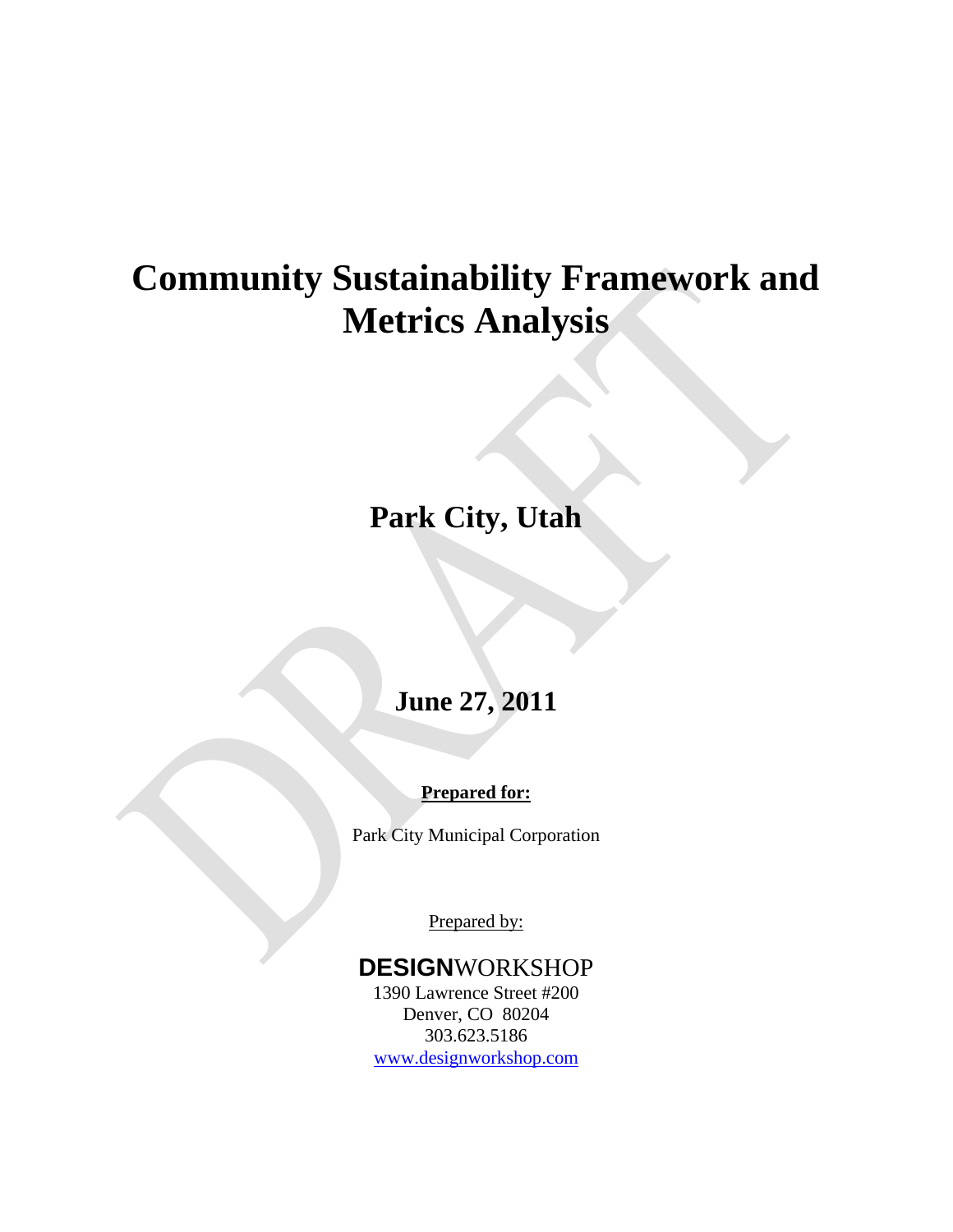#### **TABLE OF CONTENTS**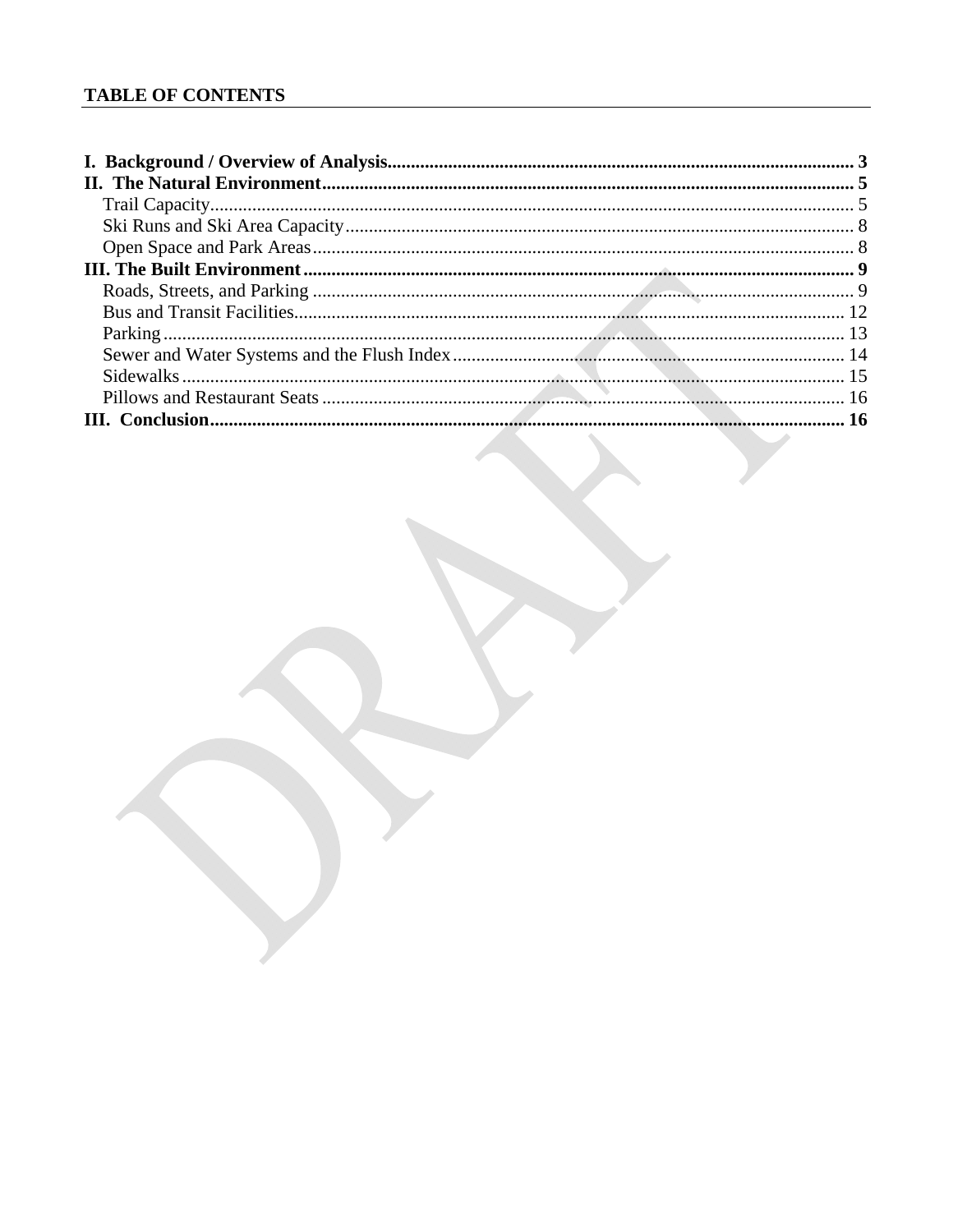### <span id="page-2-0"></span>**I. Background / Overview of Analysis**

Design Workshop, Inc. ("DW") was retained by the Park City Municipal Corporation ("City") to complete a Carrying Capacity Analysis for the community as part of a larger effort including an analysis of the various retail districts in Park City and an analysis of metrics that will guide the community's planning over the next few decades. The carrying capacity analysis provides information that will help the community as it considers various proposals for infrastructure improvements and for a variety of development projects in the future.

An analysis of the Carrying Capacity of a mountain resort community involves an analysis of the carrying capacity of the **Natural Environment** and the **Built Environment**.

The Natural Environment includes the variety of natural amenities found in mountain resort communities that attract both residents and visitors, including the following:

- Trails
- Ski runs and ski areas, and
- Open space and park areas

The analysis of the Built Environment considers the various infrastructure components serving a mountain resort community, including the following:

- Roads, streets, and parking
- Bus and transit facilities
- Wastewater system
- Water system
- Sidewalks

The analysis of the Built Environment also considers the following features tied to the local market, visitor experience, and the capacity of local businesses:

- Overnight pillows
- Restaurant seats

The following pages contain descriptions of the capacities of each of these components of the Natural and Built Environment. The analysis concludes with a discussion of the overall takeaways from the carrying capacity analysis for the potential growth and change of the Park City community in the coming years.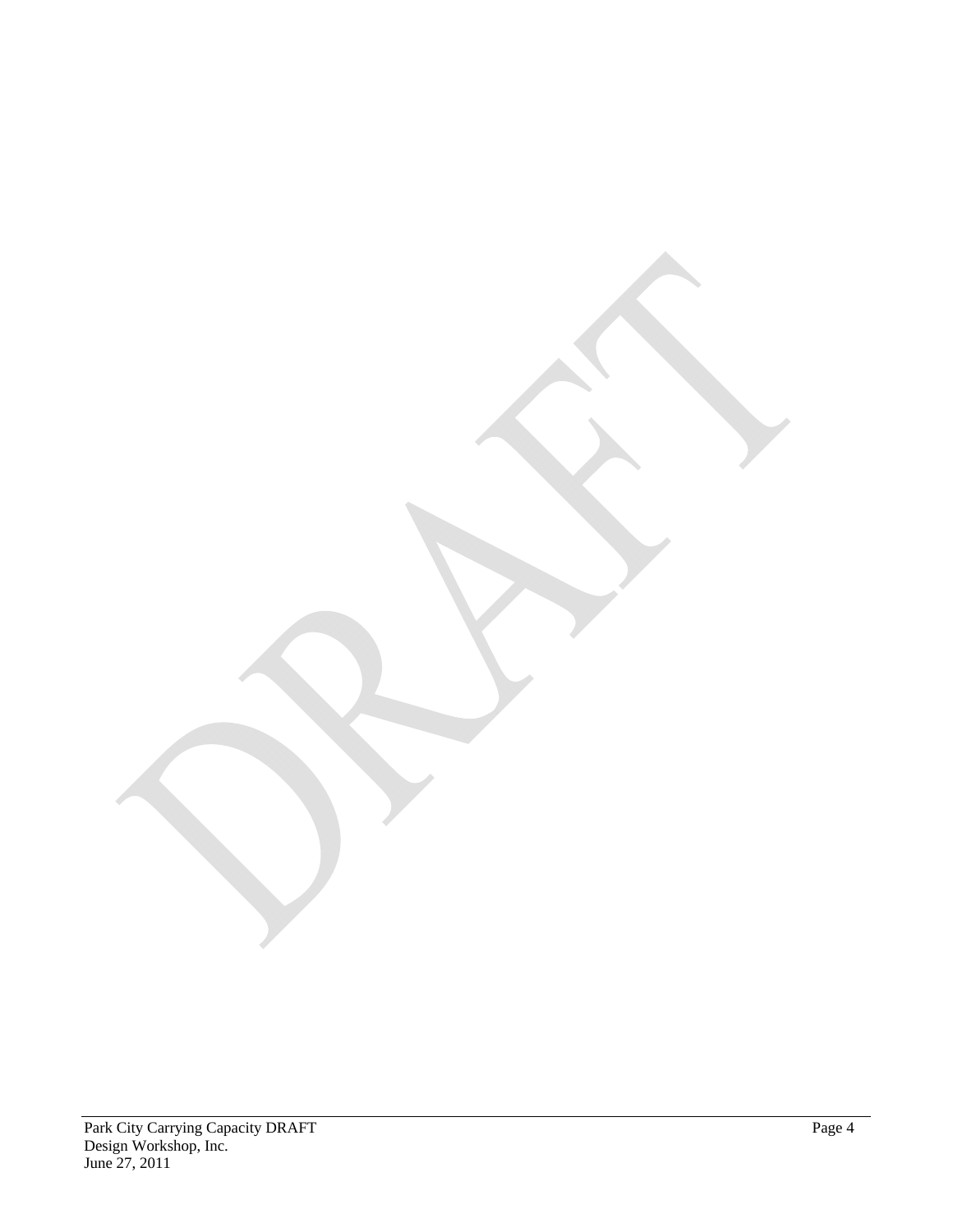### <span id="page-4-0"></span>**II. The Natural Environment**

The carrying capacity of Park City involves capacities tied to the natural amenities present in the community that serve as amenities for both visitors and residents. The following outlines the capacities of the various features in the natural environment in Park City.

### <span id="page-4-1"></span>*Trail Capacity*

The carrying capacity of trails relates the quantity of users to the number (and/or length) of available trails. When trails become overused they no longer provide the same benefit or experience level for the user. In certain locations, overuse can negatively impact vegetation, habitat and wildlife. According to the City's Trails Master Plan, Park City features 44 miles of high-volume, non-back-country trails within city limits, as outlined in [Table 1.](#page-4-2)

| Trail Mileage, Park City              | <b>Miles</b> |
|---------------------------------------|--------------|
|                                       |              |
| Asphalt, paved, plowed                | 11           |
| Asphalt, paved, not plowed            |              |
| Concrete sidewalk / trail, plowed     | 11           |
| Concrete sidewalk / trail, not plowed | 12           |
| <b>Unpaved</b> trail                  |              |
| Rail Trail                            |              |
| Trailhead and signs                   |              |
|                                       |              |
| $Total \rightarrow$                   |              |

<span id="page-4-2"></span>

|  | Table 1: High-Volume, Non-Back-Country Trails within Park City Limits |  |
|--|-----------------------------------------------------------------------|--|
|  |                                                                       |  |

#### *Source: Park City Municipal Corporation*

During the 1980s and early 1990s, the National Recreation and Parks Association (NRPA) established standards for the number of miles per 1,000 residents in a given community. However, by 1996 the NRPA curtailed maintaining standards for trails for communities, and instead communicated that individual communities should establish their own standards for trails, given local conditions and expectations.

Standards nationwide for trail capacity range from less than 0.5 miles per 1,000 residents to 3.0 miles per 1,000 residents, depending on local preferences. Many suburban communities in metropolitan areas, for example, maintain standards of 0.5 to 0.75 miles per 1,000 residents, whereas resort-oriented communities tend to maintain 2.0 miles of trails per 1,000 residents.

In order to assess the carrying capacity of trails in Park City, this analysis considers the service population of the community, rather than simply the number of residents. The service population, as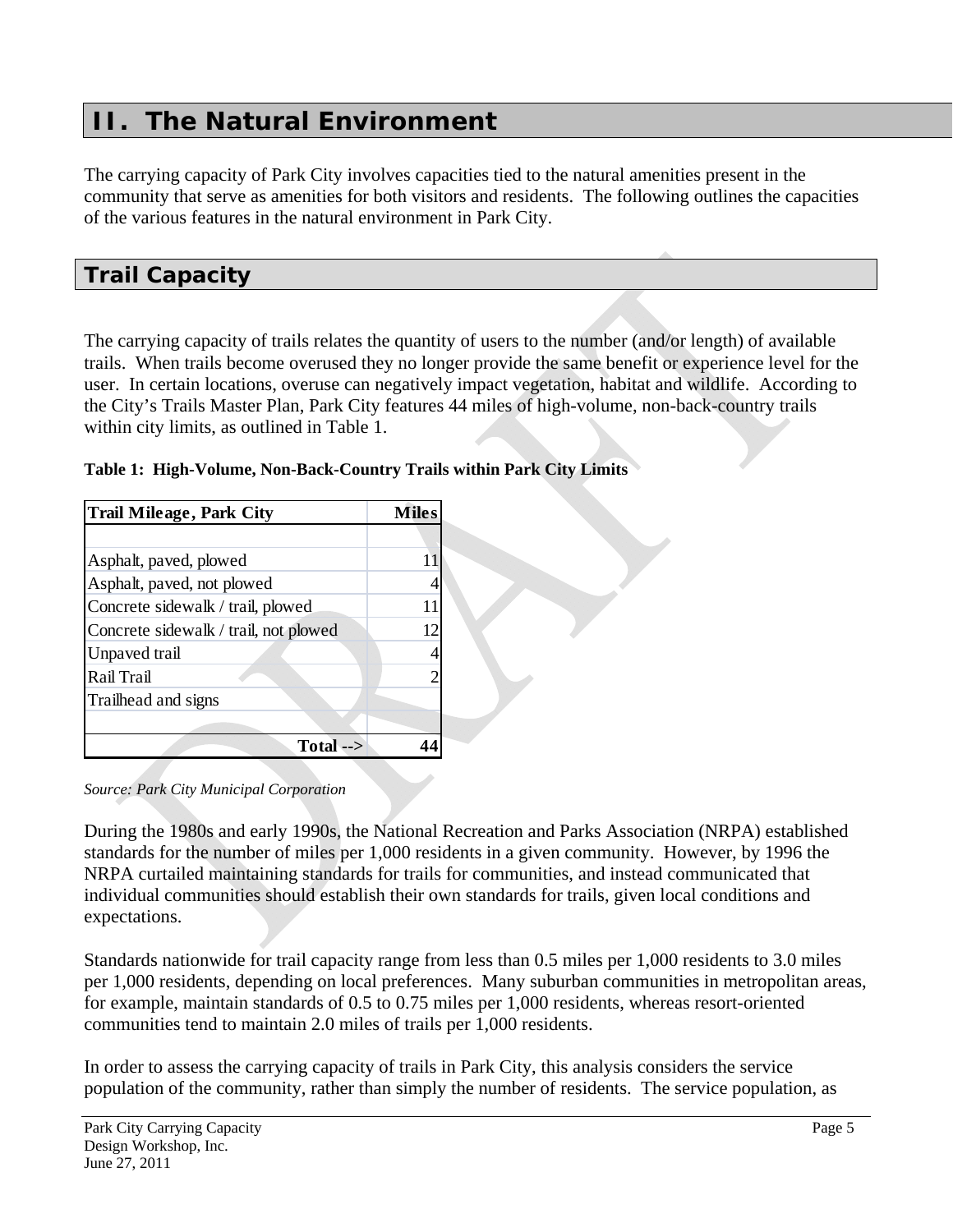defined by the City, includes the number of permanent residents, plus the number of second home residents, plus the average daily number of visitors in the community in a given year. The service population of Park City in 2010 included approximately 33,000 people.

Using a standard of 2.0 miles of trails per 1,000 people included in the service population, then, Park City would require approximately 66 miles of trails. Based upon this calculation, Park City currently lacks sufficient urban trails to service both local residents and visitors.

However, Park City includes over 350 miles of natural trails, an inventory more than sufficient to serve the local population as well as visitors. The significant non-urban and natural trails and amenities help Park City provide recreational opportunities far exceeding typical standards for urban trail facilities.

#### **Trail Capacity and Level of Service**

An assessment of the quality of trails and their functionality in serving the needs of Park City residents and visitors involves measuring the utilization of the trails and providing an evaluation of their "Level of Service". For this analysis the City evaluated two highly utilized and popular trails: the Poison Creek trail, as a test trail to evaluate the performance of a major urban trail in the community, and the Lost Prospector Trail as a test trail to evaluate the performance of a backcountry trail in Park City.

This analysis utilized the following table as a guide in assigning Level of Service ratings for different trails in the Park City area.

|                                       |      | <b>Trail Width (feet)</b> |    |    |    |    |    |    |  |
|---------------------------------------|------|---------------------------|----|----|----|----|----|----|--|
|                                       |      | 8                         | 10 | 12 | 14 | 16 | 18 | 20 |  |
|                                       | 25   | в                         | в  | в  | в  | А  | Α  | A  |  |
|                                       | 50   | D                         | C  | в  | в  | А  | Α  | А  |  |
|                                       | 75   | D                         | C  | в  | в  | B  | Α  | Α  |  |
|                                       | 100  | D                         | D  | В  | В  | В  | А  | A  |  |
| Trail Volume (One Direction per Hour) | 150  | E                         | D  | Ċ  | Ċ  | в  | в  | B  |  |
|                                       | 200  | F                         | E  | D  | C  | C  | В  | в  |  |
|                                       | 250  | F                         | F  | D  | D  | C  | C  | C  |  |
|                                       | 300  | F                         | F  | E  | E  | D  | Ċ  | C  |  |
|                                       | 400  | F                         | F  | F  | F  | Ë  | E  | E  |  |
|                                       | 500  | F                         | F  | F  | F  | F  | F  | F  |  |
|                                       | 600  | F                         | F  | F  | F  | F  | F  | F  |  |
|                                       | 800  | F                         | F  | F  | F  | F  | F  | F  |  |
|                                       | 1000 | F                         | F  | F  | F  | F  | F  | F  |  |

#### **Table 2: General Guidelines for Level of Service**

 $1ft = 0.3m$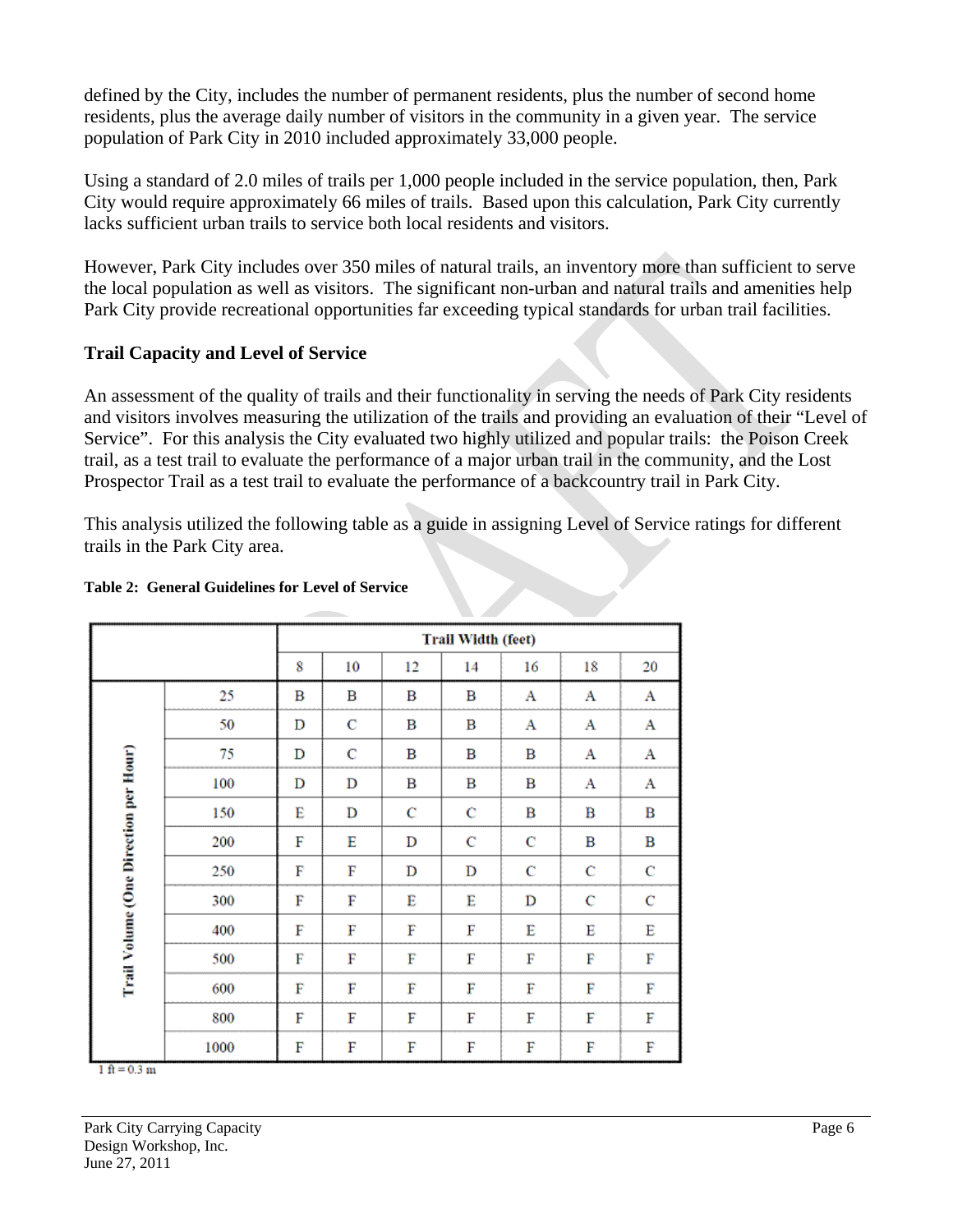As one would expect, narrower trails that carry a higher volume of traffic earn lower grades than wider trails.

### *Poison Creek Trail*

The profile of typical users along the Poison Creek Trail indicates that the trail attracts a fairly typical mix of users, with a mixture of 40 percent bicyclists, 30 percent pedestrians, 20 percent runners, and 10 percent skaters. Residents and visitors typically use Poison Creek as a recreational trail, although a few people use the trail to travel to work on occasion.

On weekdays, the user profile of Poison Crrek matches national averages for urban trails. The trail is around 10 feet wide and has traffic of approximately 25 users per hour, heading one way. Poison Creek has usage counts with a similar mix of users but experiences traffic counts double that for the weekday (50 users per hour). According to national standards that account for the appropriate number of users for various modes on an urban trail on an hourly basis, the Poison Creek trails reports a level of service of "B" on weekdays and "C" on weekends. These ratings generally support the notion that Poison Creek has sufficient carrying capacity at the current time. City staff do note, however, that groups host a variety of events along the trail at various times during the year, and during these events the level of service along Poison Creek may approach the "F" level of service. The trail exhibits poor sightlines if users along the trail are travelling at a high rate of speed, given the design of the trail. City staff also note that the community will be widening several of the spine urban trails extending through the heart of Park City, including the Poison Creek trail, over the next few years. Poison Creek is not currently marked by a centerline, although the City has plans to add a centerline at the Comstock and Bonanza underpasses.

### *Lost Prospector Trail*

The Lost Prospector is a multi-directional and multi-use dirt trail located just above town, and it typically has a two-foot width along its route. It typically experiences nearly 16 users per hour (or 125 per day) during the summer. By this calculation, if everyone traveled in pairs on the trail, one would encounter another party every seven to eight minutes along the trail during a typical summertime hour.

Definitive standards for establishing the level of service for backcountry trails do not exist, and therefore the determination of LOS is subjective. However, several facts help determine the overall evaluation of the quality of experience for this trail. First, the trail functions very well during most hours of the day, but since Park City is a destination recreation area, the trails sees much greater use in the evening hours and more specifically during the weekends. Several factors contribute to a lower level of service evaluation for the trail, including:

- $\bullet$  High use periods (evenings / weekends / spring time) that may result in user conflict
- The trails is occasionally used as an events course
- The trail has limited parking and some access issues which impede the overall quality of the experience
- Visitors to the trail often encounter maintenance crews clearing vegetation, which can impede movement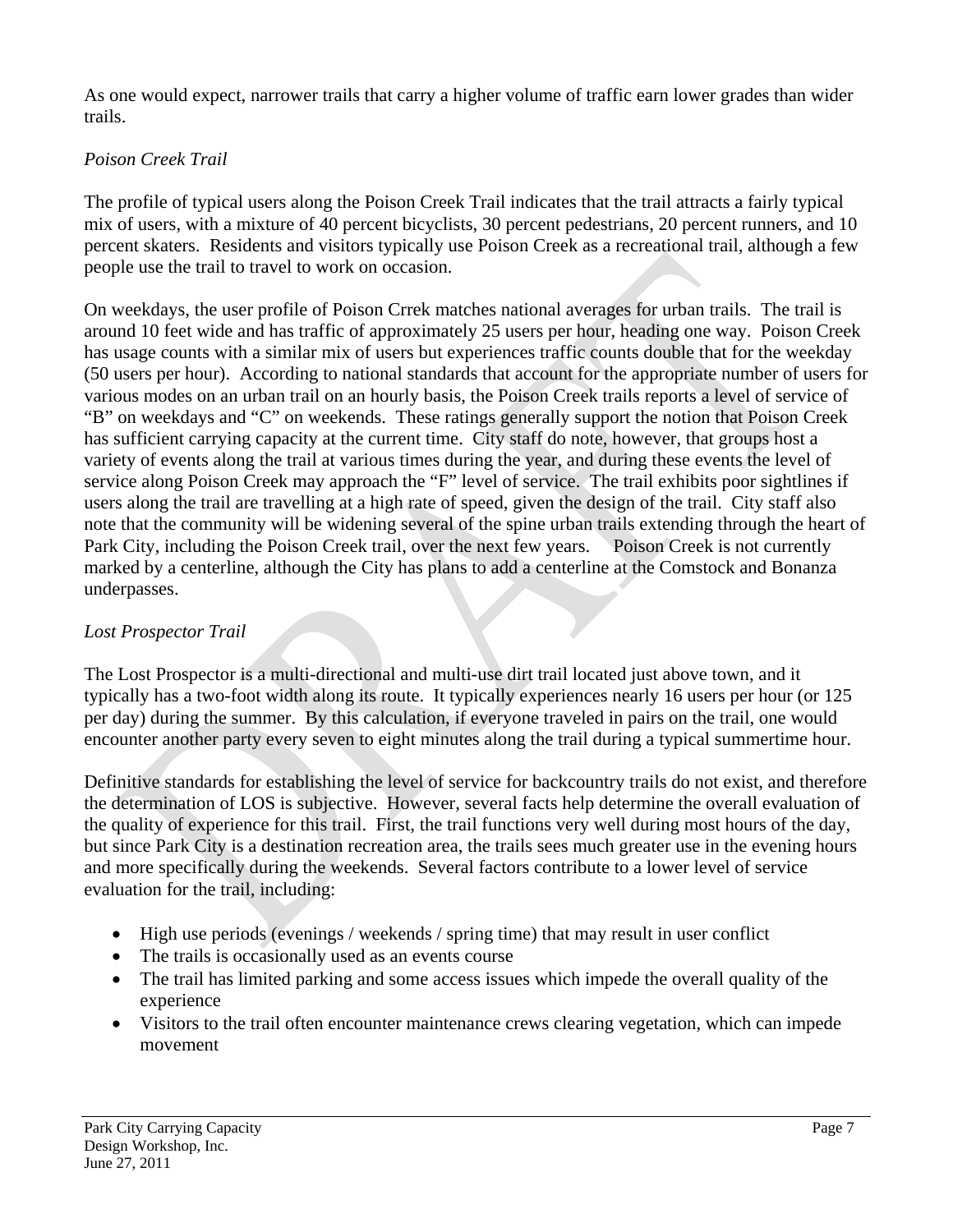Park City has been working to resolve many of the issues surrounding Lost Prospector and other backcountry trails by implementing the following initiatives:

- Use of a contract crew as opposed to a volunteer crew in order to expedite maintenance operations on the trail
- Creation of a specific Trails Coordinator position to manage Park City's trails
- Creation of event mitigation plans to minimize disruptions to trails from major events
- Improved signage along trails
- Development of additional trails within the City to disperse crowds to a variety of different trails
- Educational programs to improve trail etiquette on the part of users
- Expansions of parking space at trail heads and improvements to access to the trail heads from surrounding roads
- Improved maps of the trail network

Park City has one of the better trail networks in the country, including a significant number of trails accessible directly from the Main Street district in the heart of town. The initiatives the city has already outlined should help the community maintain trails that meet the expectations of residents and visitors in terms of quality of experience and level of service.

### <span id="page-7-0"></span>*Ski Runs and Ski Area Capacity*

The carrying capacities of ski resorts represent one of the most important components of the overall carrying capacity of a mountain resort community. Ski resorts typically define their capacity by the uphill capacity, equal to the number of skiers who can be moved from the bottom of the mountain to the top in an hour. The following outlines the uphill capacities for the three Park City ski resorts.

| Park City Mountain Resort (PCMR): | 15,000 people / hour  |
|-----------------------------------|-----------------------|
| Canyons:                          | 15,000 people / hour  |
| Deer Valley:                      | $7,500$ people / hour |

### **Total: 37,500 people / hour**

While ski resorts never reach absolute full capacity, the community may use this overall ski capacity number to calculate the impact of the ski resorts on the carrying capacity of various components of the community's infrastructure.

In terms of length of stay, the Park City Chamber reports that during the winter (November through April) visitors stay in the community for 5.9 days on average, versus 5.6 nights per stay during the summer (May through October).

### <span id="page-7-1"></span>*Open Space and Park Areas*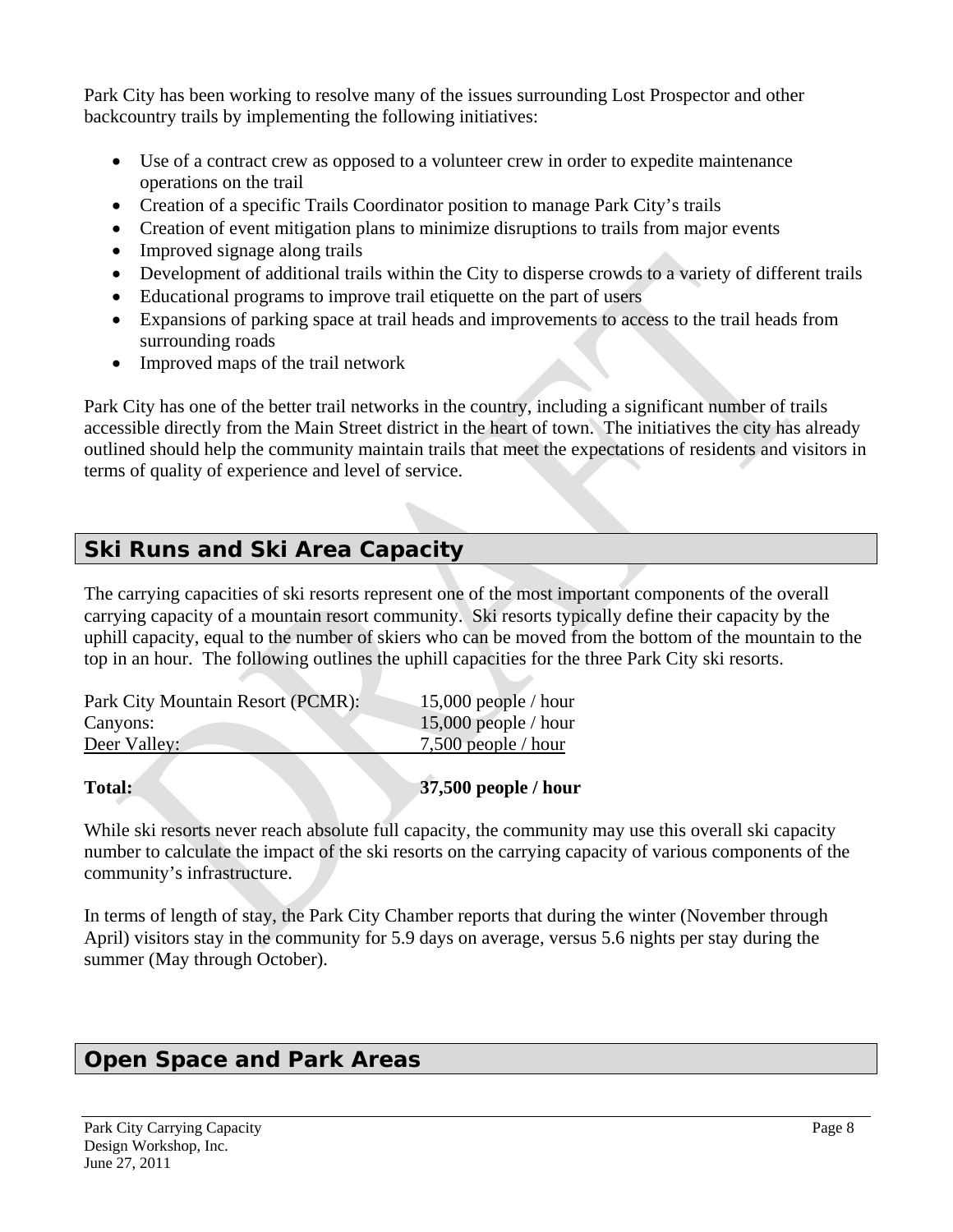The following table illustrates the inventory of existing park and related acreage within Park City.

|                           | <b>Standard</b><br>per NRPA<br><b>Guidance</b> | Acreage per<br><b>NRPA</b><br><b>Standard (Park)</b><br>City) |
|---------------------------|------------------------------------------------|---------------------------------------------------------------|
|                           | $3$ Acres /                                    |                                                               |
| Undeveloped Park Acreage  | 7,000 1,000 people                             | 99                                                            |
| Undeveloped Water Acreage | 0 N/A                                          |                                                               |
|                           | $10.5$ Acres /                                 |                                                               |
| Developed Park Acreage    | $209 1,000$ people                             | 346.5                                                         |
| Waterway Acreage          | 8 N/A                                          |                                                               |
| Golf Course Acreage       | $124 \text{ N/A}$                              |                                                               |

In terms of the general guidelines of the NRPA, Park City's 209 acres of developed park acreage does not meet the recommended 346.5 acres for a service population of 33,000 persons. However, the significant undeveloped park acreage of around 7,000 acres far exceeds the recommended 99 acres per NRPA standards. The NRPA does not articulate standards for water-related park facilities in communities. The organization also has not communicated standards for golf course acreage, instead indicating that a community should generally include one golf course for every 25,000 people. With two golf courses serving a service population of 33,000 persons, Park City exceeds the general standards laid out by the NRPA. Overall, the community's inventory of park and open space amenities exceeds national standards, and the significant undeveloped park acreage in Park City represents one of the key amenities of the area.

### <span id="page-8-0"></span>**III. The Built Environment**

### *Roads, Streets, and Parking*

<span id="page-8-1"></span>The road and street network in a resort community comprises some of the most important components of the overall carrying capacity analysis. The streets leading to the north and east from the heart of the Park City community have traditionally faced the greatest congestion and capacity issues, including Park Avenue between SR 248 and Deer Valley Drive, SR 224 between Kearns Boulevard and the north city limits, and SR 248 from Park Avenue to U.S. 40.

According to the Park City Traffic and Transportation Master Plan, the capacities of the various minor and major arterials serving the heart of Park City are as follows: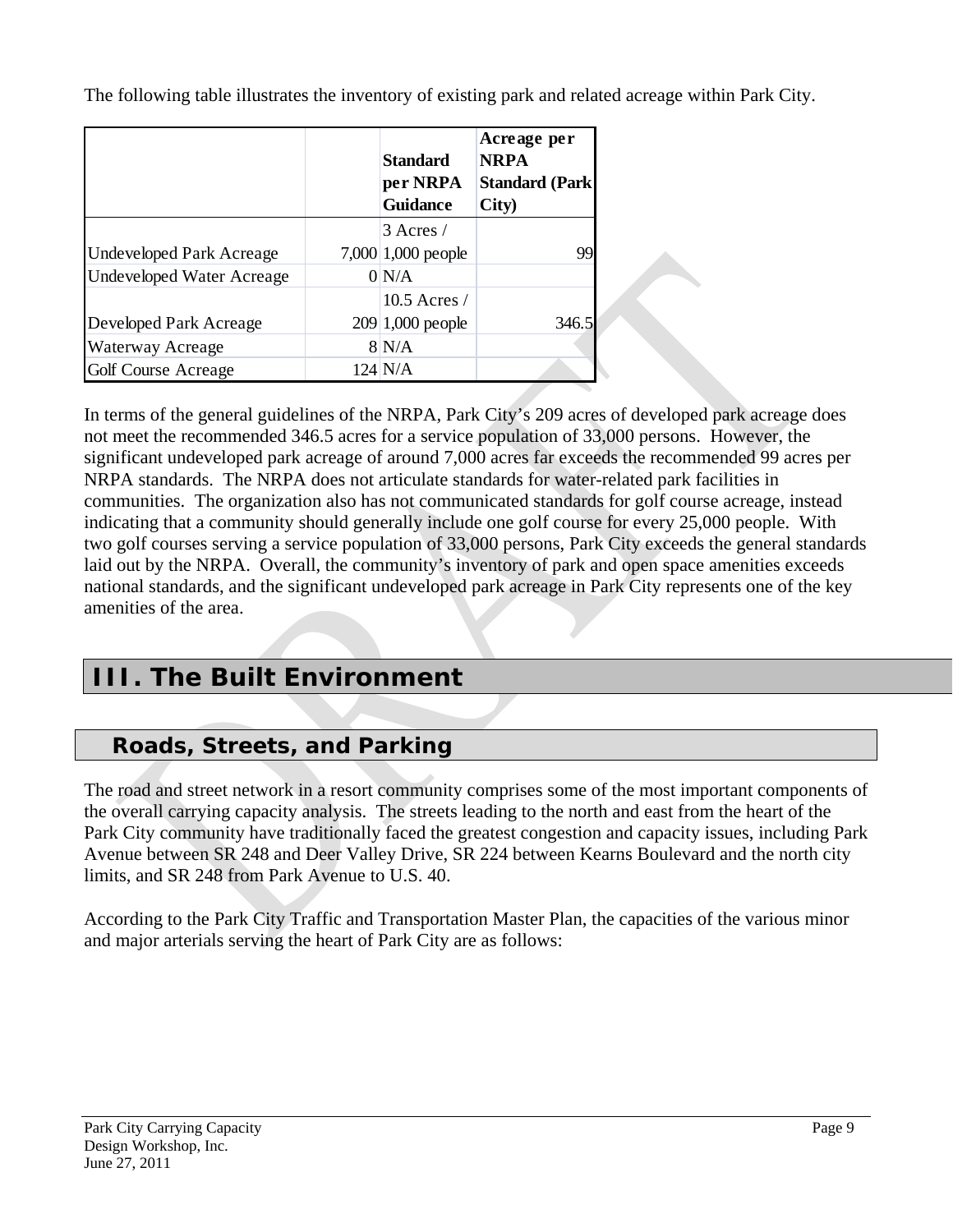#### <span id="page-9-0"></span>**Table 3: Carrying Capacities of Park City Streets**

|                                   | <b>Applicable Streets</b>  | <b>Daily Traffic</b> |
|-----------------------------------|----------------------------|----------------------|
| <b>Street or Road Type</b>        | within Park City           | <b>Capacity</b>      |
|                                   |                            |                      |
|                                   |                            |                      |
| Utah Department of Transportation | Deer Valley Drive, SR 224, |                      |
| (UDOT) Arterials                  | SR 248 (Kearns Blvd)       | 38,000               |
|                                   | Park Avenue (south of      |                      |
| Major Residential Collector       | Empire)                    | 10,000               |
|                                   | Empire Ave, Bonanza, Iron  |                      |
|                                   | Horse Drive, Prospector,   |                      |
|                                   | Shortline Rd, Woodbine     |                      |
| Commercial Collector              | Way                        |                      |

*Source: Park City Traffic and Transportation Master Plan (Draft), 2011* 

While some of these streets, most notably Empire Avenue around PCMR and SR 224 from Deer Valley Drive to Kearns Drive, experience considerable congestion during peak times (before lifts open, and after lifts close, during the winter months), the Traffic and Transportation Master Plan suggests that additional roadway capacity would not solve this crowding issue and would be unrealistic from a cost standpoint. Instead, based upon the public input that formed this plan, the community should expand transit services and direct visitors to park and ride lots at the edge of town (including at the junction of U.S. 40 and SR 248) in order to serve the peak crowds during the winter. Therefore, the capacity numbers outlined in [Table 3](#page-9-0) represent the carrying capacities for the applicable streets on "average" or "normal" days in Park City.

Transportation engineers normally assign a "Level of Service" (LOS) grade for streets in terms of how well the particular street carries traffic along a given street and during a given period time. Similar to grades in school, the highest grade is an "A" and the lowest an "F", however traffic engineers and planners generally consider a street to perform satisfactorily at a grade of D or even an E. Local tolerances for the performance of streets generally dictates the grade level considered acceptable. Many urban communities consider a D or E to sufficiently manage traffic, whereas a rural or suburban town accustomed to very little congestion may wish to have all roads obtain a grade of C or higher.

The following table outlines the level of service estimates for major streets in Park City for both "average day" conditions and for "peak peak day" conditions. This analysis compared the traffic volumes observed on various major arterials to a set of standards used by the Utah Department of Transportation (UDOT). These standards incorporate general guidelines that determine level of service under an array of conditions (such as the number of travel lanes, the number of signals per mile, the posted speed limits, etc.).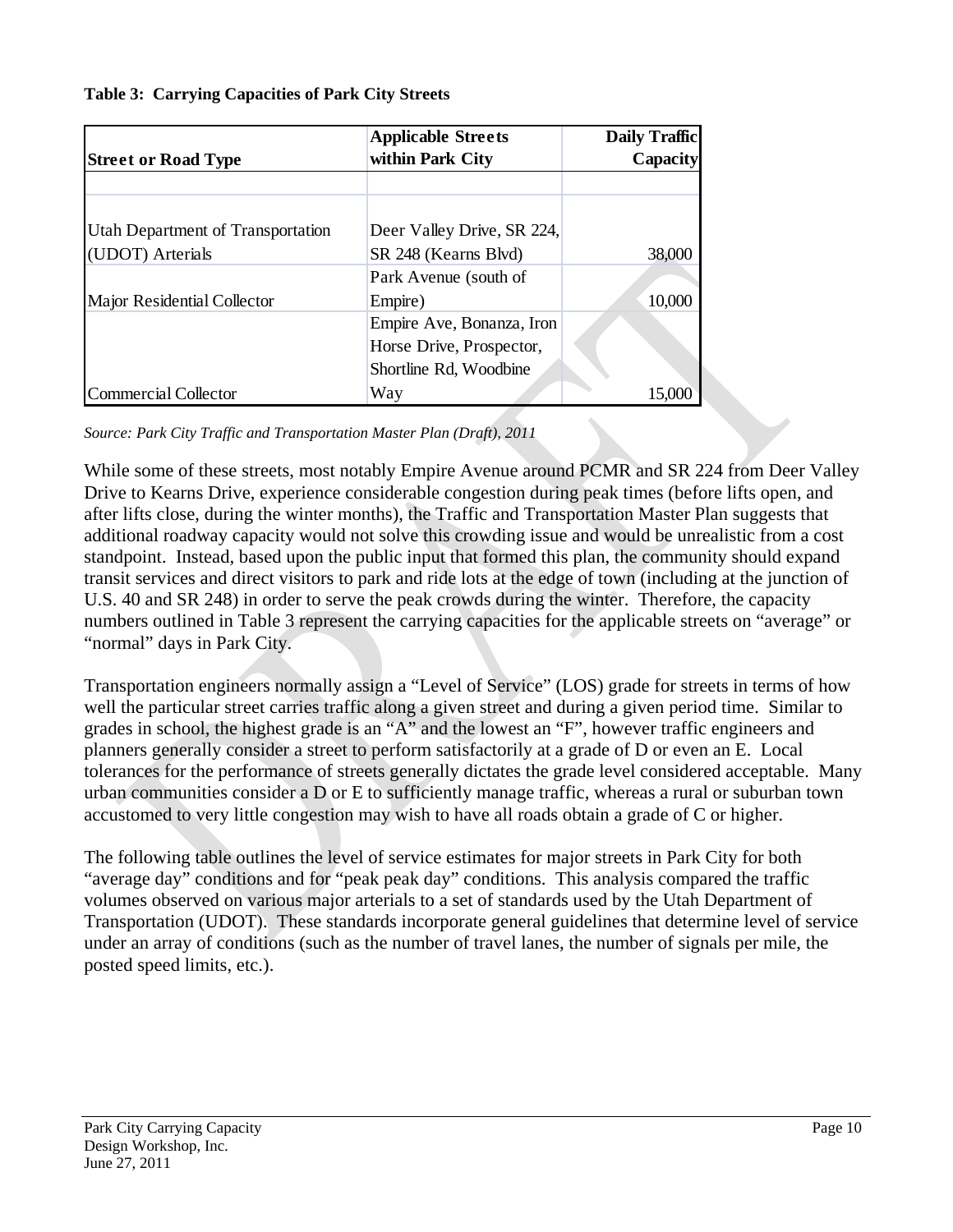#### **Table 4: Level of Service Estimates, Select Park City Streets**

|             |                                  |                      |                      |                                  |          | Existing     | Existing                         |
|-------------|----------------------------------|----------------------|----------------------|----------------------------------|----------|--------------|----------------------------------|
|             |                                  |                      |                      | <b>UDOT</b>                      |          |              | <b>Average Day Peak Peak Day</b> |
|             |                                  | Average Day,         | Peak Peak day,       |                                  |          |              |                                  |
|             |                                  | <b>Average Daily</b> | <b>Average Daily</b> |                                  |          |              |                                  |
|             | Approximate                      | <b>Traffic</b>       | <b>Traffic</b>       | <b>Level of Service Standard</b> |          | <b>LOS</b>   | LOS                              |
| Road        | Location                         | (model)              | (model)              | E                                | F        |              |                                  |
|             |                                  |                      |                      |                                  |          |              |                                  |
| SR-224      | North of Kearns Blvd             | 25,100               | 29,800               | $26,100 - 36,200$                | >36,200  | C            | $\mathsf{C}$                     |
| SR-224      | Meadows Drive                    | 26,700               | 29,600               | 38,900 - 41,200                  | >41,200  | B            | $\mathsf{C}$                     |
| SR-224      | Deer Valley Dr (near roundabout) | 13,700               | 23,200               | $26.100 - 36.200$                | > 36,200 | <sub>B</sub> | $\mathsf{C}$                     |
| SR-248      | Comstock                         | 15,000               | 23,200               | $19,100 - 20,400$                | > 20,400 | C            | F                                |
| SR-248      | Wyatt Earp                       | 15,100               | 23,500               | $19,100 - 20,400$                | > 20,400 | C            | F                                |
| Bonanza Dr. |                                  | 9,300                | 17,100               | $15,400 - 17,100$                | >17,100  | $\mathsf{C}$ | (F)                              |
| Park Ave.   | South of Empire                  | 6,000                | 12,000               | $10,100 - 11,200$                | >11,200  | C            | F                                |
| Park Ave.   | Near Heber Ave                   | 3,000                | 6,100                | $10,100 - 11,200$                | >11,200  | C            | $\mathsf{C}$                     |
| Park Ave.   | North of Empire                  | 14.300               | 27,300               | $26.100 - 36.200$                | >36,200  | B            | E                                |

*Source: Park City Municipal Corporation* 

The table shows that the major arterials in Park City currently perform adequately on average days. However, on typical "peak" days during the height of the ski season SR-248 approaches the "failure" level at Comstock and Wyatt Earp. Park Avenue approaches "failure" south of Empire and Bonanza Drive receives an F as well, for its entire length. This information can help the Park City community identify the areas in greatest need of improvements or better transportation management as it continues to plan and complete projects in order to improve the experience of traveling in the community, for both visitors and residents.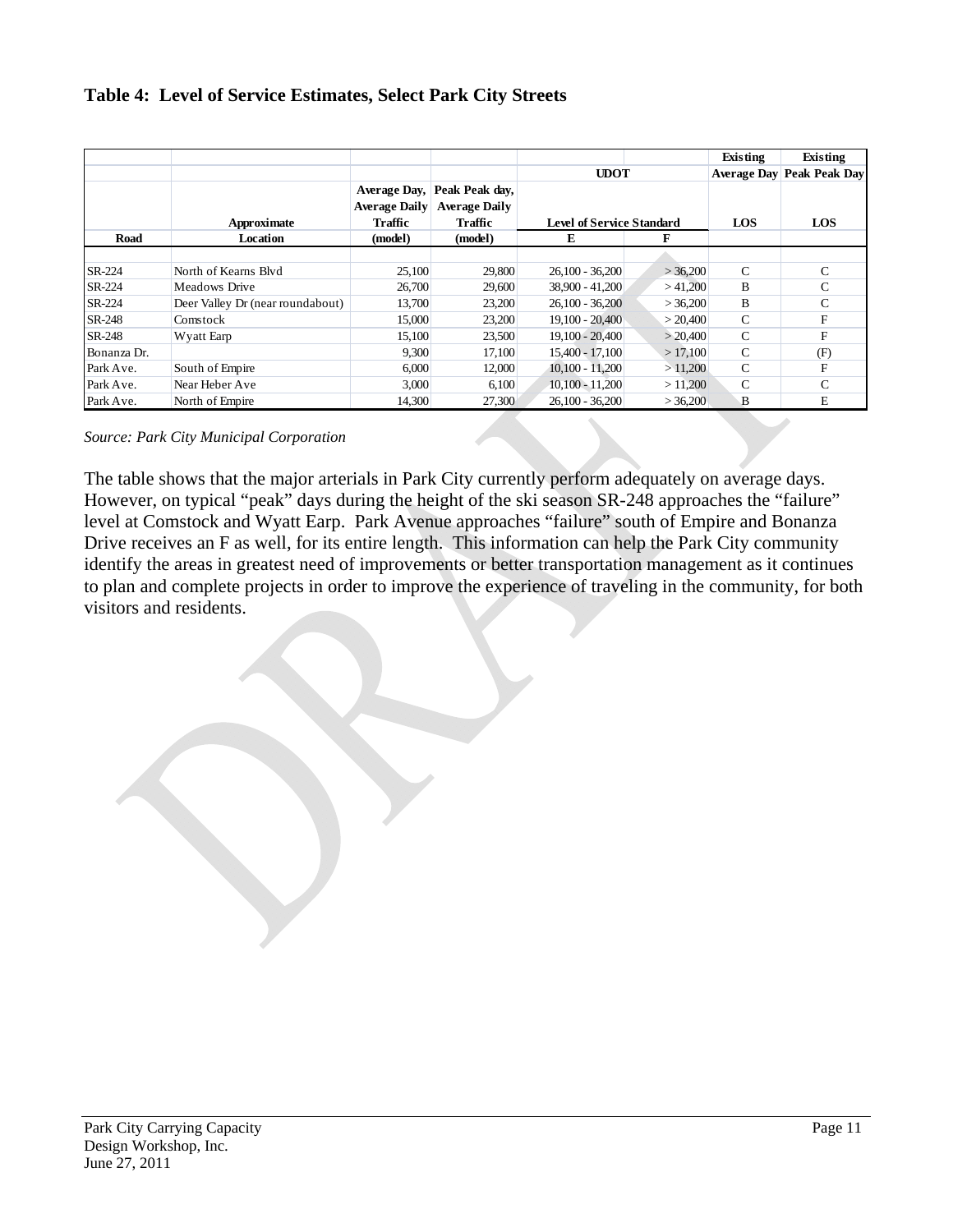### *Bus and Transit Facilities*

<span id="page-11-0"></span>Bus and transit facilities comprise important components of the carrying capacity of a resort community. The following outlines the carrying capacities of bus routes in Park City, in the winter and summer seasons, including the routes and route frequencies.

| <b>Route Name</b>               | <b>Frequency</b>                   |
|---------------------------------|------------------------------------|
|                                 |                                    |
|                                 |                                    |
| Prospector / Deer Valley        | 20 minute headways, 8AM - 11PM     |
|                                 |                                    |
| Park Meadows / Deer Valley      | 20 minute headways, 8AM - 11PM     |
| Thaynes Canyon / Deer Valley    | 20 minute headways, 8AM - 11PM     |
|                                 | 30 minute headways, 6:15 AM - 6:15 |
|                                 | PM; 1 hour between 6:15 PM - 10:45 |
| Silver Lake / Deer Valley       | <b>PM</b>                          |
|                                 | 20 minute headways, 3:05PM - 8:55  |
| <b>Bonanza Express</b>          | <b>PM</b>                          |
|                                 | Runs up and down Main Street,      |
| Main Street Trolley             | 10AM - 11PM                        |
|                                 | 20 minute headways, 6:57AM - 5:00  |
| The Canyons                     | <b>PM</b>                          |
| Kimball Junction / Pinebrook-   | 30 minute headways, 7:40AM - 10:30 |
| West                            | <b>PM</b>                          |
| Kimball Junction / Highland     |                                    |
| Estates - East                  | 1 hour headways, 7AM - 9:30PM      |
| <b>Kimball Junction Express</b> | Hourly, 8AM - 9PM                  |

**Table 5: Park City Bus Routes and Frequency, Winter Season** 

*Source: Park City Short Term Transit Plan*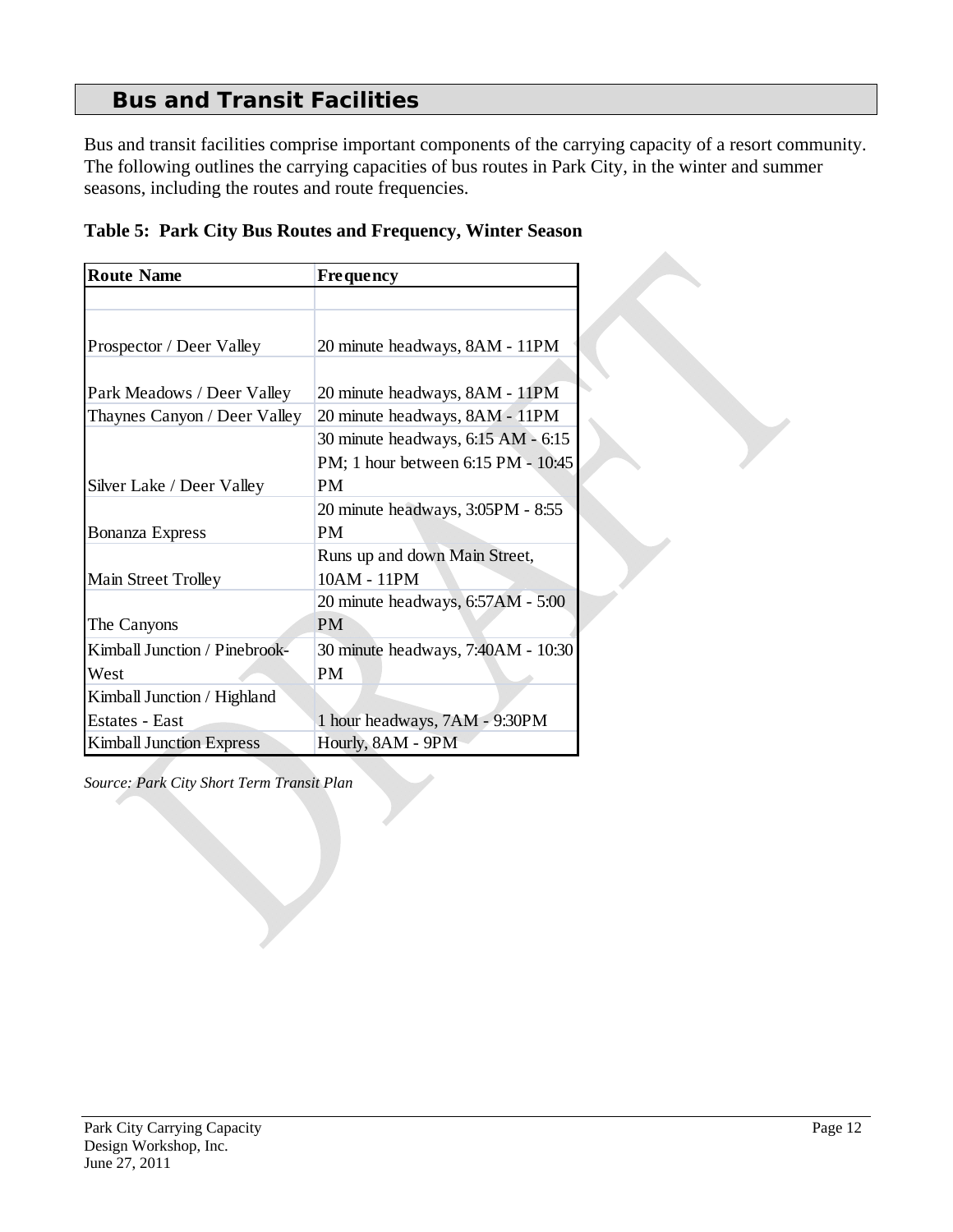| <b>Route Name</b>               | <b>Frequency</b>                |
|---------------------------------|---------------------------------|
|                                 |                                 |
|                                 | 20 minute headways, 7:30AM -    |
| Prospector / Deer Valley        | 10:30PM                         |
| Park Meadows / Thaynes          | 20 minute headways, 7:30AM -    |
| Canyon / Deer Valley            | 10:30PM                         |
| <b>Silver Lake</b>              | 30 minute headways, 10AM - 10PM |
|                                 |                                 |
|                                 | Runs up and down Main Street,   |
| Main Street Trolley             | 10AM - 11PM                     |
| Kimball Junction / Pinebrook-   |                                 |
| West                            | 8:10AM - 9:10PM                 |
| Kimball Junction / Highland     |                                 |
| Estates - East                  | 8:10AM - 9:10MA                 |
|                                 |                                 |
| <b>Kimball Junction Express</b> | Hourly, 8AM - 9PM               |

#### **Table 6: Park City Bus Routes and Frequency, Summer Season**

*Source: Park City Short Term Transit Plan* 

Park City officials indicate that carrying capacity issues simply do not exist for the bus system per se at this time. During peak times at the ski resorts or during major events in town, the city simply dispatches additional buses to pick people up, and the system is able to accommodate current crowds. The city constructed a few park and ride lots to accommodate visitors to Park City who would park at the lots and then take buses to the ski resorts, but the downturn in the market following the recent recession meant that the city did not end up needing these lots at the present time. Any other capacity issues associated with the bus system would simply pertain to the road network in Park City. Buses leaving the ski resorts, for example, occasionally experience heavy traffic on the major arterial streets in the area and face delays due to this congestion.

### *Parking*

<span id="page-12-0"></span>The City compiled data concerning capacity and utilization of parking lots, primarily in and around the Main Street station, over the last few years. This data, collected on select days each month, reveals seasonal patterns in parking utilization. As one would expect, parking lots are more utilized during the winter season, and occupancy of buses remains low during the off-season. In general, the various parking lots reach 100 percent capacity for only an hour or two per day on the peak days. Data from the City indicates that the lots tend to have availability at most times during the day.

Parking information for the lots adjacent to Park City Mountain Resort, Deer Valley, and any other private lots in the community was not available at the time of this analysis. The City may wish to obtain this information going forward, if possible, in order to gain a more comprehensive look at the parking capacity in Park City, in various areas and at different times.

#### **Table 7: Parking Capacity Information**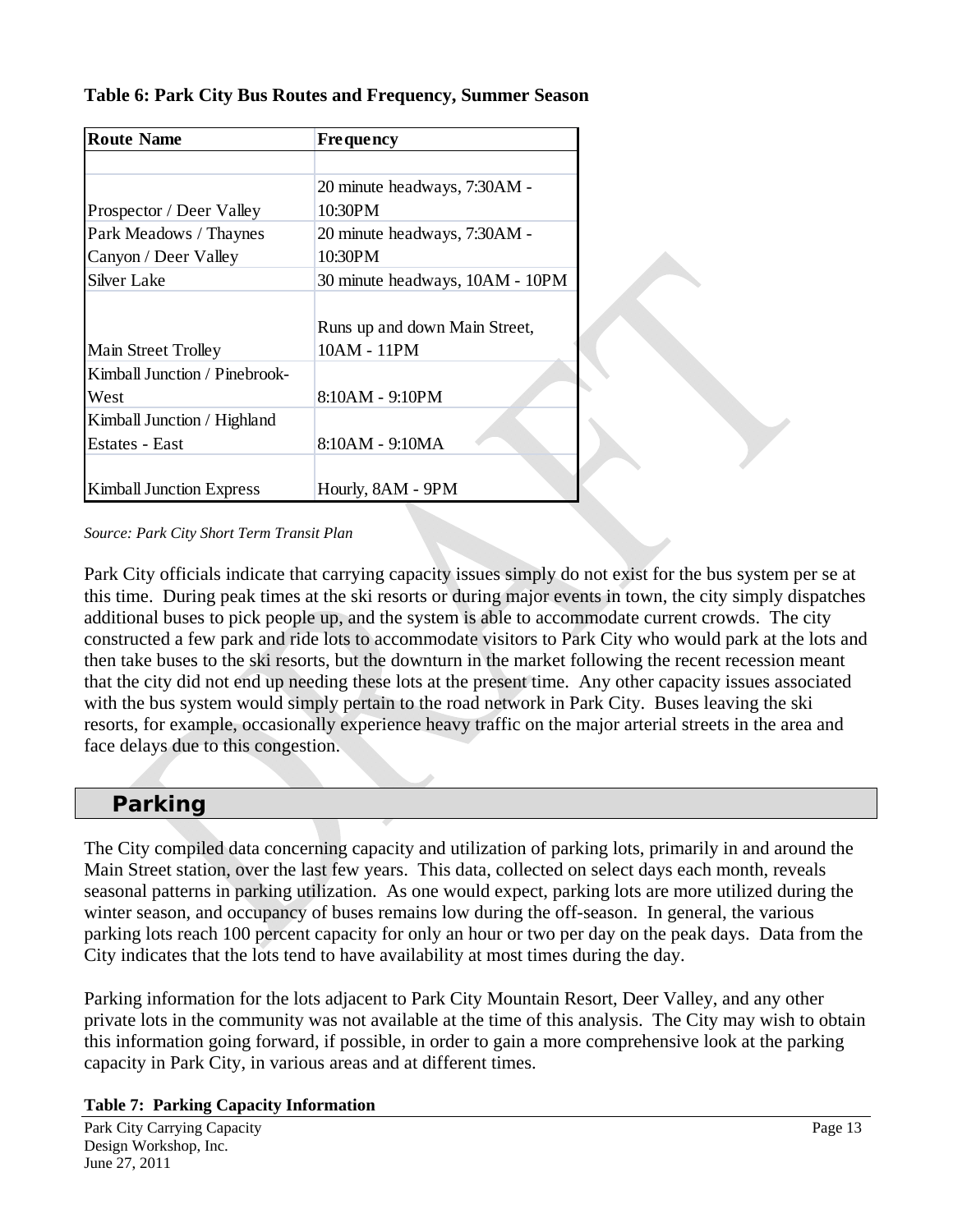| <b>Parking Lot or Parking Space</b> | <b>Total Number</b> | Saturday, | Saturday, | Saturday, | Wednesdav, | Wednesday, | Saturday, | Wednesday, | Saturday, | Saturday, | Wednesday, |
|-------------------------------------|---------------------|-----------|-----------|-----------|------------|------------|-----------|------------|-----------|-----------|------------|
| <b>Classification</b>               | of Spaces           | 11/25/09  | 11/28/09  | 12/26/09  | 12/30/09   | 1/27/10    | 1/30/10   | 2/24/10    | 2/27/10   | 3/27/10   | 3/31/10    |
|                                     |                     |           |           |           |            |            |           |            |           |           |            |
| Main Street & Brew Pub Lot          | 225                 | 61%       | 64%       | 98%       | 81%        | 78%        | 92%       | 64%        | 72%       | 100%      | 74%        |
| Swede Alley (4 Hour Parking         |                     |           |           |           |            |            |           |            |           |           |            |
| Except Flagpole)                    | 94                  | 74%       | 71%       | 100%      | 100%       | 71%        | 77%       | 71%        | 68%       | 83%       | 60%        |
| Gateway - 4 Hour Lot                | 35                  | 97%       | 100%      | 100%      | 94%        | 109%       | 103%      | 103%       | 100%      | 100%      | 100%       |
| Gateway - 1 Hour Lot                | 4                   | 100%      | 75%       | 75%       | 100%       | 100%       | 125%      | 100%       | 75%       | 100%      | 100%       |
| Flagpole - 4 Hour Lot               | 55                  | 100%      | 96%       | 100%      | 100%       | 95%        | 93%       | 93%        | 96%       | 98%       | 91%        |
| Heber Avenue - 2 Hour               | 15                  | 93%       | 80%       | 80%       | 113%       | 80%        | 100%      | 93%        | 100%      | 80%       | 73%        |
| China South Bridge Levels 1 - 3     |                     |           |           |           |            |            |           |            |           |           |            |
| $(4-Hour)$                          | 262                 | 12%       | 15%       | 23%       | 37%        | 11%        | 16%       | 11%        | 23%       | 29%       | 28%        |
| China South Bridge (Roof)           | 77                  | 44%       | 42%       | 66%       | 94%        | 52%        | 66%       | 49%        | 68%       | 95%       | 45%        |
| China North Bridge (4 Hour)         | 300                 | 25%       | 27%       | 46%       | 69%        | 33%        | 47%       | 37%        | 38%       | 33%       | 45%        |
| North Marsac and Sandridge          | 186                 | 32%       | 22%       | 33%       | 94%        | 43%        | 30%       | 44%        | 41%       | 46%       | 45%        |
| <b>ADA Spaces</b>                   | 20                  | 20%       | 10%       | 30%       | 40%        | 25%        | 100%      | 25%        | 20%       | 35%       | 20%        |
| Main Street - 15 Minute Spaces      |                     | 80%       | 80%       | 100%      | 100%       | 80%        | 60%       | 60%        | 40%       | 100%      | 60%        |
| 30 Minute Spaces - Except           |                     |           |           |           |            |            |           |            |           |           |            |
| South Marsac                        | 23                  | 35%       | 22%       | 78%       | 78%        | 65%        | 65%       | 52%        | 87%       | 91%       | 43%        |

| <b>Parking Lot or Parking Space</b> | <b>Total Number</b> | Saturday, | Wednesday, | Wednesday, | Saturday, | Wednesday, | Saturday, | Wednesday, | Saturday, | Wednesday, | Saturday, |
|-------------------------------------|---------------------|-----------|------------|------------|-----------|------------|-----------|------------|-----------|------------|-----------|
| <b>Classification</b>               | of Spaces           | 4/24/10   | 4/28/10    | 5/26/10    | 5/29/10   | 8/25/10    | 8/28/10   | 9/22/10    | 9/25/10   | 10/27/10   | 10/30/10  |
|                                     |                     |           |            |            |           |            |           |            |           |            |           |
| Main Street & Brew Pub Lot          | 225                 | 74%       | 28%        | 40%        | 78%       | 86%        | 90%       | 71%        | 93%       | 40%        | 68%       |
| Swede Alley (4 Hour Parking         |                     |           |            |            |           |            |           |            |           |            |           |
| Except Flagpole)                    | 94                  | 57%       | 53%        | 55%        | 77%       | 72%        | 75%       | 93%        | 63%       | 56%        | 60%       |
| Gateway - 4 Hour Lot                | 35                  | 91%       | 100%       | 94%        | 94%       | 122%       | 100%      | 103%       | 106%      | 100%       | 97%       |
| Gateway - 1 Hour Lot                |                     | 50%       | 100%       | 75%        | 50%       | 75%        | 100%      | 100%       | 100%      | 25%        | 25%       |
| Flagpole - 4 Hour Lot               | 55                  | 98%       | 44%        | 96%        | 107%      | 105%       | 107%      | 100%       | 105%      | 73%        | 89%       |
| Heber Avenue - 2 Hour               | 15                  | 93%       | 73%        | 73%        | 93%       | 140%       | 153%      | 93%        | 100%      | 67%        | 100%      |
| China South Bridge Levels 1 - 3     |                     |           |            |            |           |            |           |            |           |            |           |
| $(4-Hour)$                          | 262                 | 15%       | 8%         | 8%         | 10%       | 10%        | 15%       | 10%        | 14%       | 6%         | 11%       |
| China South Bridge (Roof)           | 77                  | 35%       | 29%        | 43%        | 43%       | 38%        | 52%       | 32%        | 36%       | 18%        | 22%       |
| China North Bridge (4 Hour)         | 300                 | 15%       | 14%        | 24%        | 19%       | 26%        | 27%       | 17%        | 24%       | 17%        | 22%       |
| North Marsac and Sandridge          | 186                 | 12%       | 36%        | 48%        | 18%       | 44%        | 23%       | 46%        | 25%       | 39%        | 14%       |
| <b>ADA</b> Spaces                   | 20                  | 25%       | 10%        | 10%        | 20%       | 30%        | 20%       | 20%        | 25%       | 5%         | 20%       |
| Main Street - 15 Minute Spaces      | $\mathfrak{S}$      | 60%       | 80%        | 60%        | 40%       | 100%       | 60%       | 80%        | 100%      | 40%        | 60%       |
| 30 Minute Spaces - Except           |                     |           |            |            |           |            |           |            |           |            |           |
| South Marsac                        | 23                  | 56%       | 35%        | 30%        | 57%       | 87%        | 117%      | 39%        | 91%       | 48%        | 43%       |

<span id="page-13-0"></span>*Source: Park City Municipal Corporation* 

### *Sewer and Water Systems and the Flush Index*

Basic infrastructure, including water and sewer capacity, also shapes the overall carrying capacity of Park City.

According to the City's Major Conveyance Master Plan of 2008, the average yield from the community's water sources equaled 11,906 acre-feet in a normal year and 8,778 acre-feet in a dry year. The total annual demand for Park City, based upon a historical year, equaled 7,718 acre-feet in 2010.

The sewage capacity of Park City is projected to grow from 11,400 Residential Equivalents (RE) in 2010 to 14,000 RE in 2030.

#### **Flush Index**

The flush index measures and encapsulates water use by every person present in Park City during a given period. Information concerning the number of visitors in the community or the number of bed nights does not account for individuals who are staying with friends or sleeping on extra pull-out couches, or individuals who only visit during Park City during the day and depart for another locale by the evening. The flush index provides a true representation of the magnitude of people in the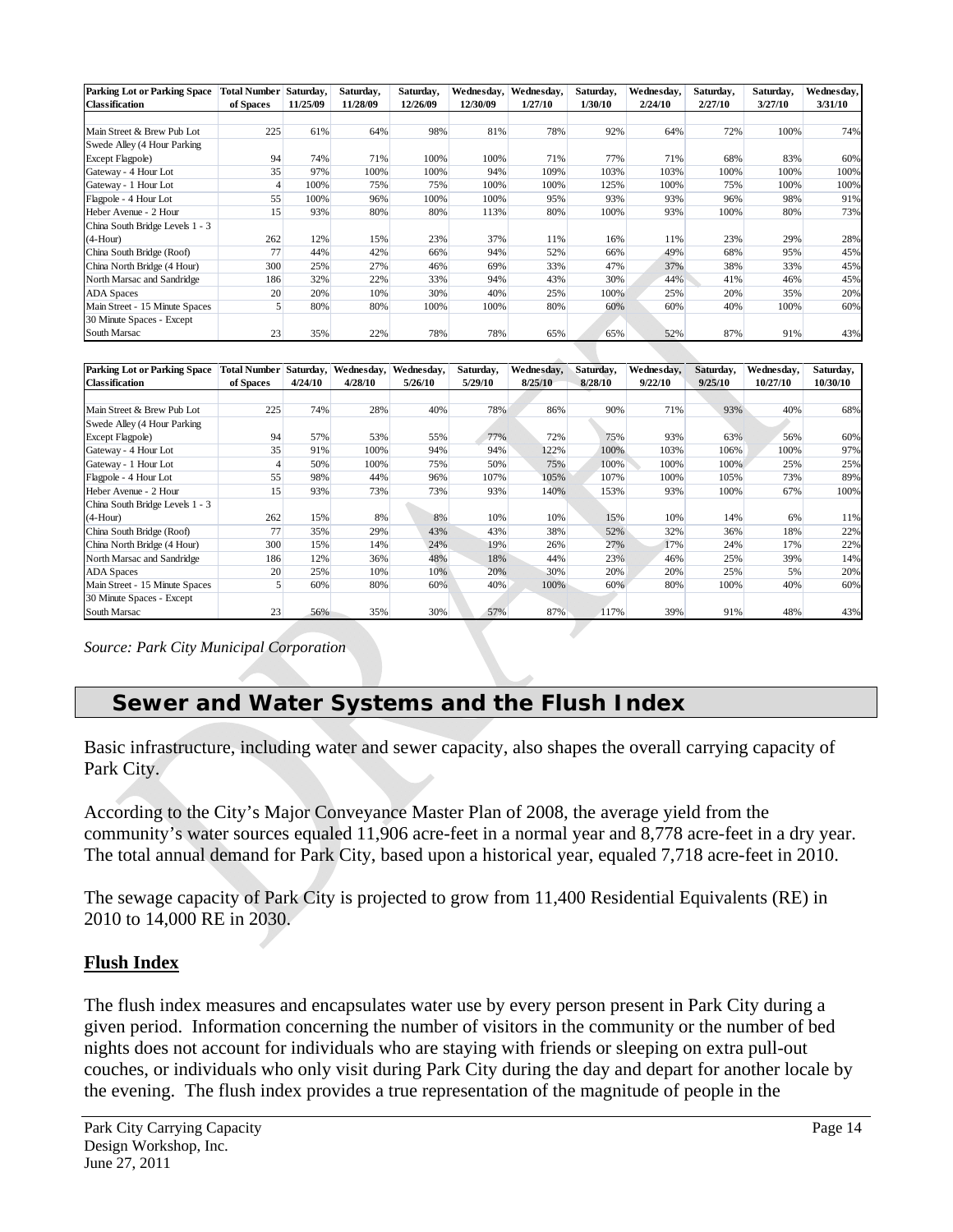community at one time. The following table outlines the recorded flush index for Park City for the May 2010 – April 2011 time period, by month.

| <b>Flush Index</b> |                       |  |  |  |  |
|--------------------|-----------------------|--|--|--|--|
| Park City, UT      |                       |  |  |  |  |
|                    | May 2010 - April 2011 |  |  |  |  |
|                    |                       |  |  |  |  |
| May                | 124,593               |  |  |  |  |
| June               | 212,373               |  |  |  |  |
| July               | 311,459               |  |  |  |  |
| August             | 293,227               |  |  |  |  |
| September          | 189,741               |  |  |  |  |
| October            | 149,306               |  |  |  |  |
| November           | 133,854               |  |  |  |  |
| December           | 314,911               |  |  |  |  |
| January            | 405,279               |  |  |  |  |
| February           | 375,257               |  |  |  |  |
| March              | 432,713               |  |  |  |  |
| April              | 166,231               |  |  |  |  |
|                    |                       |  |  |  |  |

### *Sidewalks*

<span id="page-14-0"></span>The sidewalks along the streets of the major retail districts in Park City, including Main Street, Prospector, Bonanza and Lower Park Avenue, serve as important assets and components of the resort infrastructure in the community. Sidewalks must provide sufficient space for pedestrians in order to help support retail. Overcrowding of sidewalks can dissuade shoppers from visiting retail establishments. The following outlines the sidewalk capacities for the Bonanza and Main Street Districts.

#### **Bonanza:**

This district includes sidewalks on one side of each street, and each sidewalk is approximately 5 feet in width. Based upon a calculation of 8,800 linear feet of sidewalk (in total) within this district, this equates to 44,000 square feet of pavement area. Based upon an assumption that a typical pedestrian requires 16 square feet of space on a given sidewalk in order to remain comfortable, this equates to a carrying capacity for the sidewalk system in Bonanza of 2,750 people at a given time.

#### **Main Street:**

This district includes sidewalks on either side of each street (Main Street, Heber Avenue, and a few additional cross streets that intersect Main). These streets within the Main Street district equate to 4,600 linear feet on each side, or 9,200 total linear feet of sidewalks. Each sidewalk within the Main Street district is around 8 feet in width, on average. Based upon an assumption that a typical pedestrian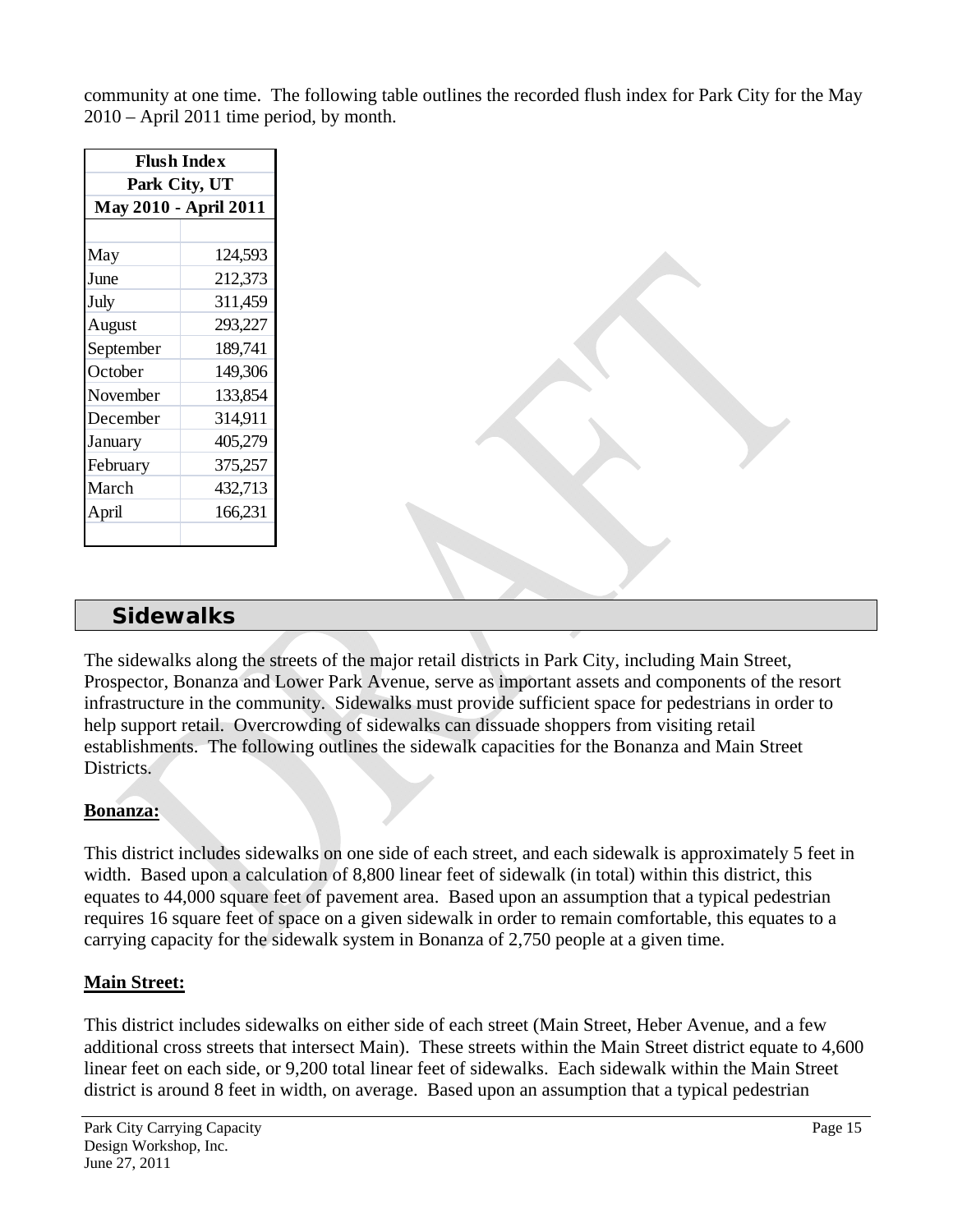requires 16 square feet of space on a given sidewalk in order to remain comfortable, this equates to a carrying capacity for the sidewalk system in the Main Street district of 4,600 people at a given time.

### *Pillows and Restaurant Seats*

<span id="page-15-0"></span>The number of overnight pillows (in hotels, second homes, condominiums, and any other housing unit designed for overnight accommodations) and the number of restaurant seats also contribute to the overall carrying capacity of a mountain resort community.

As of March 2011, the Park City Chamber reported that Park City contained 23,500 overnight pillows, including hotels, second home units, and related rental units.

Park City also includes 11,354 restaurant seats within its borders.

### <span id="page-15-1"></span>**III. Conclusion**

The carrying capacity calculations are guidelines the community may use to determine the quality of the user experience and the impacts of user experiences on infrastructure and various community assets. Policymakers and elected officials should use the categories outlined in this memorandum to guide decisions related to the development of the community, in light of the overall capacity of the community.

For example, the City should evaluate a new mixed-use project in the community in terms of all of the factors outlined above, in terms of sidewalk capacity for the sidewalks around the development, the impact the development will have on the city's sewer and water capacity, the impact the development will have on roads and streets as well as transit, and the impact the development would have on trails and other natural amenities. Only by analyzing all of these factors together can city leaders accurately evaluate the viability of a particular development concept or proposal.

#### **We recommend the completion of the following additional data calculations:**

- Waiting time for dinner at restaurants in Park City
- Obtaining parking information for the ski resorts and significant private parking areas or lots in Park City.
- Information concerning the 10 busiest days at the ski areas (in terms of the number of skiers at one time, or SAOT)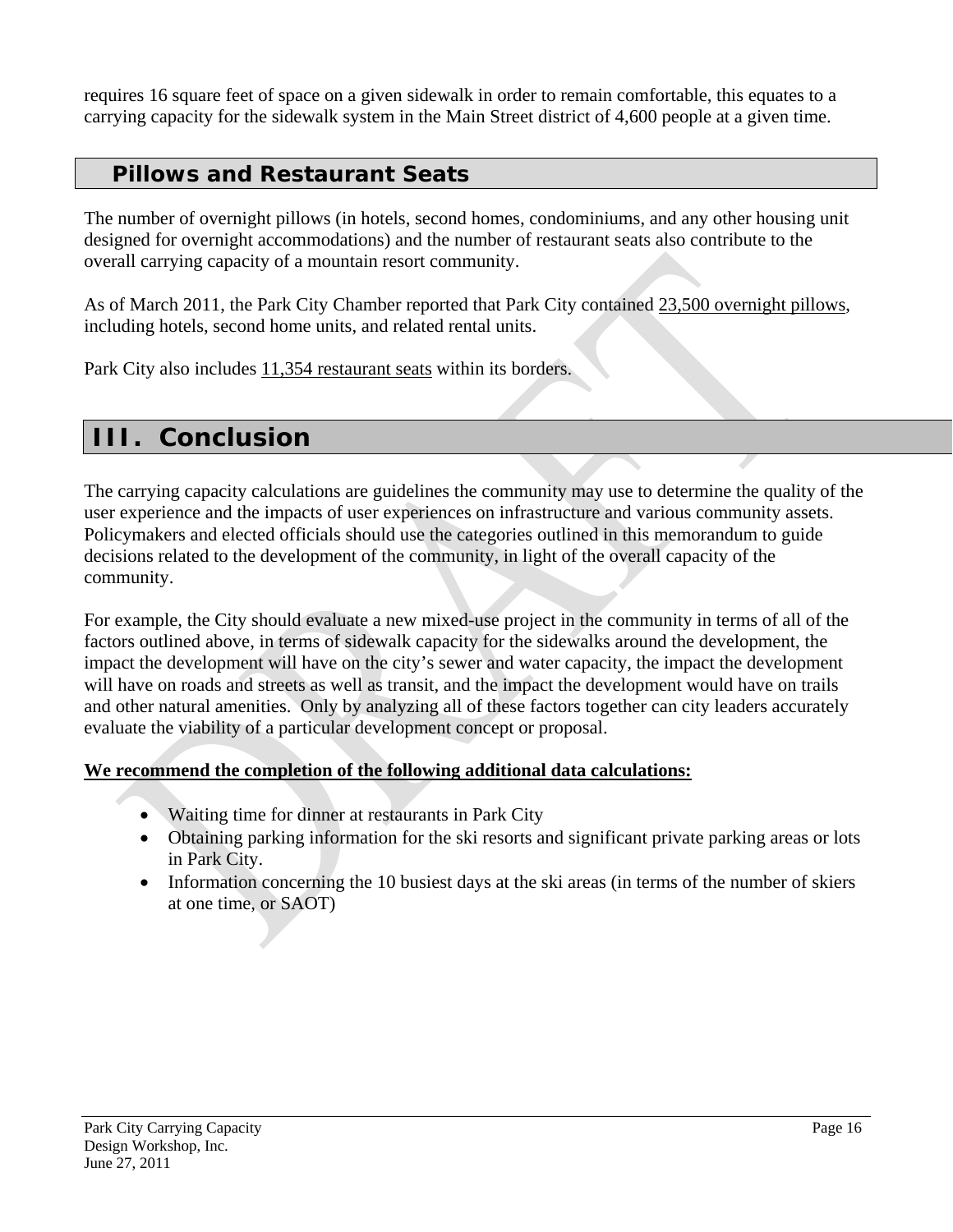|                      | PARK CITY MUNICIPAL CORPORATION                           |                                                                                                                                                                                                                                           |                                                                           |                                        |                                                                                           |                                                                                                                                                                                                                                                                                                                                                                                                                                                                                                                                                  |
|----------------------|-----------------------------------------------------------|-------------------------------------------------------------------------------------------------------------------------------------------------------------------------------------------------------------------------------------------|---------------------------------------------------------------------------|----------------------------------------|-------------------------------------------------------------------------------------------|--------------------------------------------------------------------------------------------------------------------------------------------------------------------------------------------------------------------------------------------------------------------------------------------------------------------------------------------------------------------------------------------------------------------------------------------------------------------------------------------------------------------------------------------------|
|                      | <b>METRICS ANALYSIS</b>                                   |                                                                                                                                                                                                                                           |                                                                           |                                        |                                                                                           |                                                                                                                                                                                                                                                                                                                                                                                                                                                                                                                                                  |
| <b>JUNE 23, 2011</b> |                                                           |                                                                                                                                                                                                                                           |                                                                           |                                        |                                                                                           |                                                                                                                                                                                                                                                                                                                                                                                                                                                                                                                                                  |
|                      |                                                           |                                                                                                                                                                                                                                           |                                                                           |                                        |                                                                                           |                                                                                                                                                                                                                                                                                                                                                                                                                                                                                                                                                  |
| <b>NUMBER METRIC</b> |                                                           | <b>GUIDING PRINCIPLE</b>                                                                                                                                                                                                                  | <b>BENCHMARK</b>                                                          | <b>BASELINE</b> (Current<br>Condition) | PREFERRED TREND<br>(UP/DOWN/<br><b>REMAIN SAME)</b><br><b>FROM THE</b><br><b>BASELINE</b> | <b>SMART</b><br>GOAL-<br><b>SPECIFIC</b><br><b>TO PCMC</b><br><b>STRATEGIES</b>                                                                                                                                                                                                                                                                                                                                                                                                                                                                  |
|                      | <b>ECONOMICS - MAIN STREET DISTRICT</b>                   |                                                                                                                                                                                                                                           |                                                                           |                                        |                                                                                           |                                                                                                                                                                                                                                                                                                                                                                                                                                                                                                                                                  |
|                      | Retail Vacancy - Main Street<br>District                  | Achieve vacancy rate that allows for some turnover but otherwise 5% (Breckenridge, Jackson, Steamboat)<br>balances supply and demand                                                                                                      |                                                                           | 4.00%                                  |                                                                                           | 5.00% Pursue identified civic improvements to Main St to<br>enhance retail viability.                                                                                                                                                                                                                                                                                                                                                                                                                                                            |
|                      | Retail Sales / SF - Main Street<br>District               | Achieve retail sales / SF on par with similar districts in<br>comparable mountain resort communities.                                                                                                                                     | \$350 / SF                                                                | $\overline{$250 / SF}$ (on average)    |                                                                                           | $$300 / SF$ Work with merchants association and civic leaders to<br>recruit appropriate tenant mix. Work with merchants<br>to devise strategies to improve streetscapes and<br>enhance retail environment.                                                                                                                                                                                                                                                                                                                                       |
|                      | <b>Identity (Main Street District)</b>                    | Each retail district within Park City should maintain an<br>identifiable image in order to drive increased commercial activity<br>and enhance the overall sense of place.                                                                 | 4 (On Scale of 1 to 5) - Breckenridge,<br>Steamboat Springs, Jackson Hole | $4$ (On Scale of 1 to 5)               |                                                                                           | 4.5 (On Scale Work with potential developers to integrate design<br>of 1 to 5) standards in their site plans. Draw from the historic<br>character of Main Street in planning for future<br>streetscape changes.                                                                                                                                                                                                                                                                                                                                  |
|                      | Ambiance (Main Street District)                           | Each retail district within Park City should create ambiance<br>through effective lighting and seating strategies, and the creation<br>of a "sense of place."                                                                             | 4 (On Scale of 1 to 5) - Breckenridge,<br>Steamboat Springs, Jackson Hole | 4 (On Scale of 1 to 5)                 |                                                                                           | 5 (On Scale of As part of any future streetscape planning, engage a<br>1 to 5) lighting consultant to examine the current lighting<br>along Main Street and recommend any changes to<br>lighting fixtures that would enhance ambiance. The<br>City should work to integrate improved seating<br>facilities along Main Street as part of future capital<br>expenditures.                                                                                                                                                                          |
|                      | "Town Center" (applies to Main<br><b>Street District)</b> | Downtown (in this case, defined as Main Street) should provide<br>opportunities for visitors to mix with local residents. These<br>opportunities may center around central meeting places (such as<br>town squares or similar amenities). | 3 (On Scale of 1 to 5) - Breckenridge,<br>Steamboat, Jackson Hole         | $2$ (On Scale of 1 to 5)               |                                                                                           | 4 (On Scale of The City should work with stakeholders along Main<br>1 to 5) Street to identify potential locations and strategies to<br>create additional central meeting places in the<br>district. This presents the opportunity to create a<br>destination location along or adjacent to Main Street<br>that would represent the "heart" of the downtown or<br>Main Street district. Revisit OTIS and specificaly re-<br>gnitiate discussions wih the Post Office.                                                                            |
|                      | Variety of Stores (Main Street<br>District)               | Successful retail districts provide sufficient variety in terms of<br>stores and the merchandise or services provided by various stores.<br>The degree of retail vitality will greatly impact the quality of the<br>visitor experience.   | 3 (On Scale of 1 to 5) - Breckenridge,<br>Steamboat, Jackson Hole         | $3$ (On Scale of 1 to 5)               |                                                                                           | 4 (On Scale of The City should work with business and property<br>1 to 5) owners along Main Street to devise strategies to<br>attract and retain tenants that would diversify the<br>roster of stores. Efforts to attract a greater diversity<br>in tenants should focus on both increasing the macro<br>level of sales (and hence sales tax) produced in the<br>district, and increasing the overall appeal of the<br>district to retail shoppers considering visiting Main<br>Street versus other destinations in Summit County<br>and beyond. |
|                      | Retail as Entertainment (Main<br><b>Street District)</b>  | The retail environment should be fun and entertaining in order to<br>increase overall levels of visitation and to increase sales (and<br>sales taxes) generated by the district.                                                          | 3 (On Scale of 1 to 5) - Breckenridge,<br>Steamboat, Jackson Hole         | $3$ (On Scale of 1 to 5)               |                                                                                           | The city should work with merchants and<br>TBD - discuss<br>stakeholders to introduce elements of entertainment<br>with City staff<br>through the design of the physical space as well as<br>the potential inclusion of specific entertainment-<br>oriented tenants. (Examples of candidates of<br>potential tenants include virtual golf and skiing<br>centers, or shops that show how candles or other<br>goods are made).                                                                                                                     |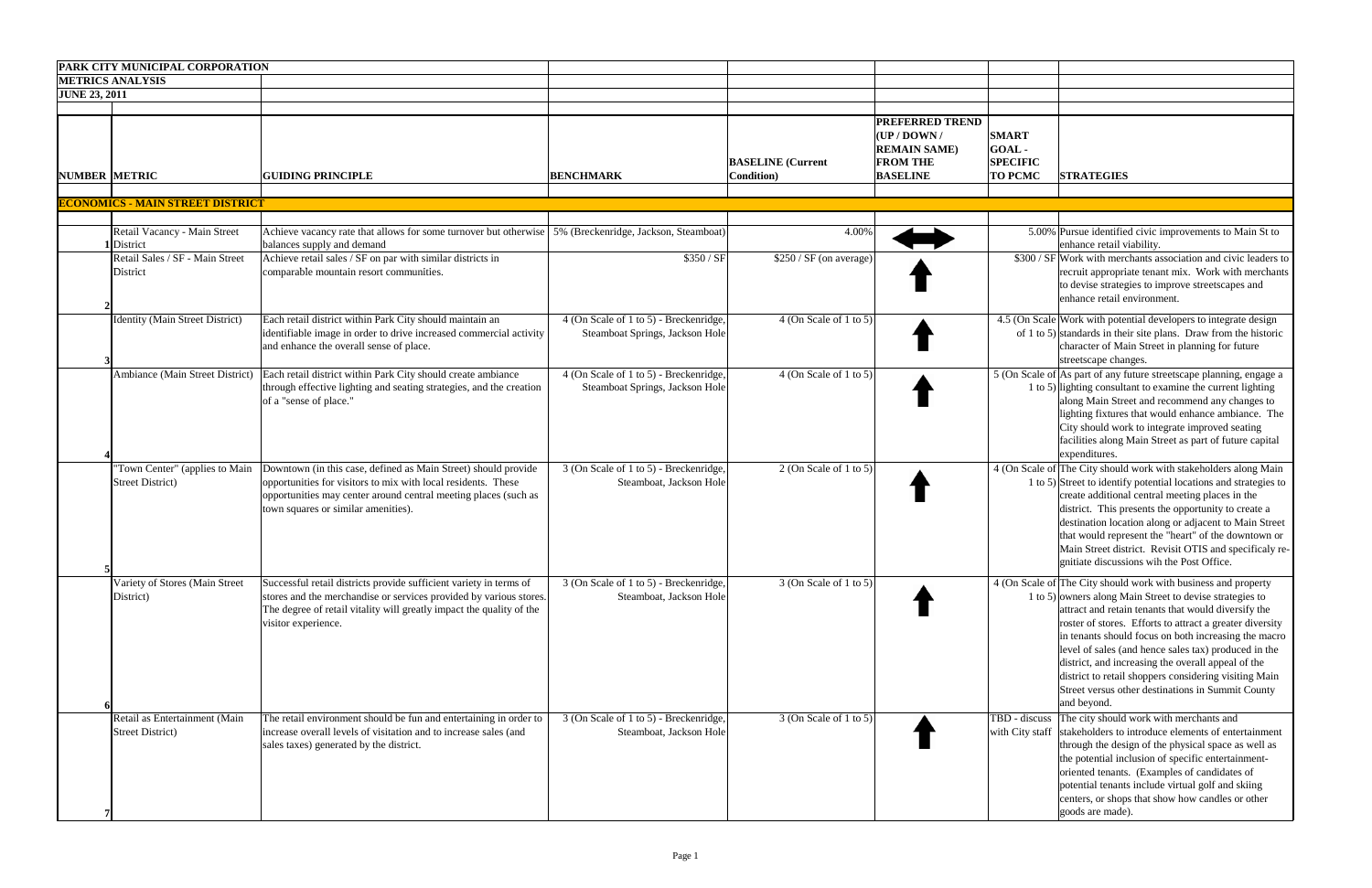|                      | PARK CITY MUNICIPAL CORPORATION                          |                                                                                                                                                                                                                                                                                                                               |                                                                                                                                                                                |                                                |                                                                                                     |                                                            |                                                                                                                                                                                                                                                                                                                                                                                                         |
|----------------------|----------------------------------------------------------|-------------------------------------------------------------------------------------------------------------------------------------------------------------------------------------------------------------------------------------------------------------------------------------------------------------------------------|--------------------------------------------------------------------------------------------------------------------------------------------------------------------------------|------------------------------------------------|-----------------------------------------------------------------------------------------------------|------------------------------------------------------------|---------------------------------------------------------------------------------------------------------------------------------------------------------------------------------------------------------------------------------------------------------------------------------------------------------------------------------------------------------------------------------------------------------|
|                      | <b>METRICS ANALYSIS</b>                                  |                                                                                                                                                                                                                                                                                                                               |                                                                                                                                                                                |                                                |                                                                                                     |                                                            |                                                                                                                                                                                                                                                                                                                                                                                                         |
| <b>JUNE 23, 2011</b> |                                                          |                                                                                                                                                                                                                                                                                                                               |                                                                                                                                                                                |                                                |                                                                                                     |                                                            |                                                                                                                                                                                                                                                                                                                                                                                                         |
| <b>NUMBER METRIC</b> |                                                          | <b>GUIDING PRINCIPLE</b>                                                                                                                                                                                                                                                                                                      | <b>BENCHMARK</b>                                                                                                                                                               | <b>BASELINE</b> (Current<br><b>Condition</b> ) | <b>PREFERRED TREND</b><br>$UP/$ DOWN /<br><b>REMAIN SAME)</b><br><b>FROM THE</b><br><b>BASELINE</b> | <b>SMART</b><br>GOAL-<br><b>SPECIFIC</b><br><b>TO PCMC</b> | <b>STRATEGIES</b>                                                                                                                                                                                                                                                                                                                                                                                       |
|                      | Reflect Demographic Profile<br>(Main Street District)    | The tenant mix in a retail district should meet the consumer<br>demands of its patrons. Retailers should keep close tabs on and<br>respond to the changing demographic profiles of visitors and of<br>residents.                                                                                                              | 4 (On Scale of 1 to 5) - Breckenridge,<br>Steamboat Springs, Jackson Hole                                                                                                      | $3$ (On Scale of 1 to 5)                       |                                                                                                     | 3 (On Scale of<br>$1$ to 5)                                |                                                                                                                                                                                                                                                                                                                                                                                                         |
|                      | Be Fun                                                   | Downtown (in this case, defined as Main Street) should be the<br>"fun place" within the community and provide a fun and lively<br>shopping and visitor experience. Each and every store should<br>exhibit innovation and quality in its offerings.                                                                            | 5 (On Scale of 1 to 5) - Park City sets its<br>own benchark in this category with<br>"periodic fun": Sundance, Lower Main<br>concerts, parades, Silly Market & other<br>events | $3$ (On Scale of 1 to 5)                       |                                                                                                     |                                                            | Main Street merchants, working together with the<br>City, should pursue effective tenant strategies,<br>coupled with targeted signage programs, banners,<br>special events, activities, and entertainment, to<br>provide for a fun and lively shopping and visitor<br>experience.                                                                                                                       |
| <b>10</b>            | Only One                                                 | Stores located in Downtown (Main Street) should not have<br>another location elsewhere in the local area. Resort communities<br>should ensure that they have given the visitor a reason to go to<br>Main Street by creating a distinct retail image and experience.<br>One of a kind tenants help to enhance this experience. | 3 (On Scale of 1 to 5) - Breckenridge,<br>Steamboat, Jackson Hole                                                                                                              | $3$ (On Scale of 1 to 5)                       |                                                                                                     |                                                            | This element, coupled with quality, is what<br>distinguishes Main Street from other western resort<br>downtown areas, as well as competing local districts.<br>From an ecomonic development perspective,<br>identifying unique, one-of-a-kind businesses that<br>meet \$ per sf targets should be a priority.                                                                                           |
|                      | <b>ECONOMICS - LOWER PARK AVENUE DISTRICT</b>            |                                                                                                                                                                                                                                                                                                                               |                                                                                                                                                                                |                                                |                                                                                                     |                                                            |                                                                                                                                                                                                                                                                                                                                                                                                         |
| -11                  | Retail Vacancy - Lower Park<br><b>Avenue District</b>    | Achieve vacancy rate that allows for some turnover but otherwise 5% (Breckenridge, Jackson, Steamboat)<br>balances supply and demand                                                                                                                                                                                          |                                                                                                                                                                                | Less than 2%                                   |                                                                                                     |                                                            | 5.00% Work with PCMR and other developers / investors to<br>identify potential redevelopment projects that would<br>enhance overall marketability of the district.                                                                                                                                                                                                                                      |
| 12                   | Retail Sales / SF - Lower Park<br><b>Avenue District</b> | Achieve retail sales / SF on par with similar districts in<br>comparable mountain resort communities.                                                                                                                                                                                                                         | \$350 / SF                                                                                                                                                                     | \$250 / SF                                     |                                                                                                     |                                                            | \$300 / SF Work with merchants association to identify and<br>potentially recruit retailers who would garner higher<br>sales per SF on average.                                                                                                                                                                                                                                                         |
| 13                   | <b>Identity (Lower Park Avenue)</b><br>District)         | Each retail district within Park City should maintain an<br>identifiable image in order to drive increased commercial activity<br>and enhance the overall sense of place.                                                                                                                                                     | 4 (On Scale of 1 to 5) - Breckenridge,<br>Steamboat Springs, Jackson Hole                                                                                                      | 2 (On Scale of 1 to 5)                         |                                                                                                     |                                                            | 3 (On Scale of Work with potential developers to integrate design<br>1 to 5) standards in their site plans. Draw from the setting of<br>the district at the foot of PCMR to create a distinctive<br>district in Park City.                                                                                                                                                                              |
| 14                   | Ambiance (Lower Park Avenue<br>District)                 | Each retail district within Park City should create ambiance<br>through effective lighting and seating strategies, and the creation<br>of a "sense of place."                                                                                                                                                                 | 4 (On Scale of 1 to 5) - Breckenridge,<br>Steamboat Springs, Jackson Hole                                                                                                      | 1 (On Scale of 1 to 5)                         |                                                                                                     |                                                            | 3 (On Scale of As part of any future streetscape planning, engage a<br>1 to 5) lighting consultant to examine the current lighting in<br>the Lower Park Avenue district and recommend any<br>changes to lighting fixtures that would enhance<br>ambiance. The City should work to integrate<br>improved seating facilities along streets within the<br>district as part of future capital expenditures. |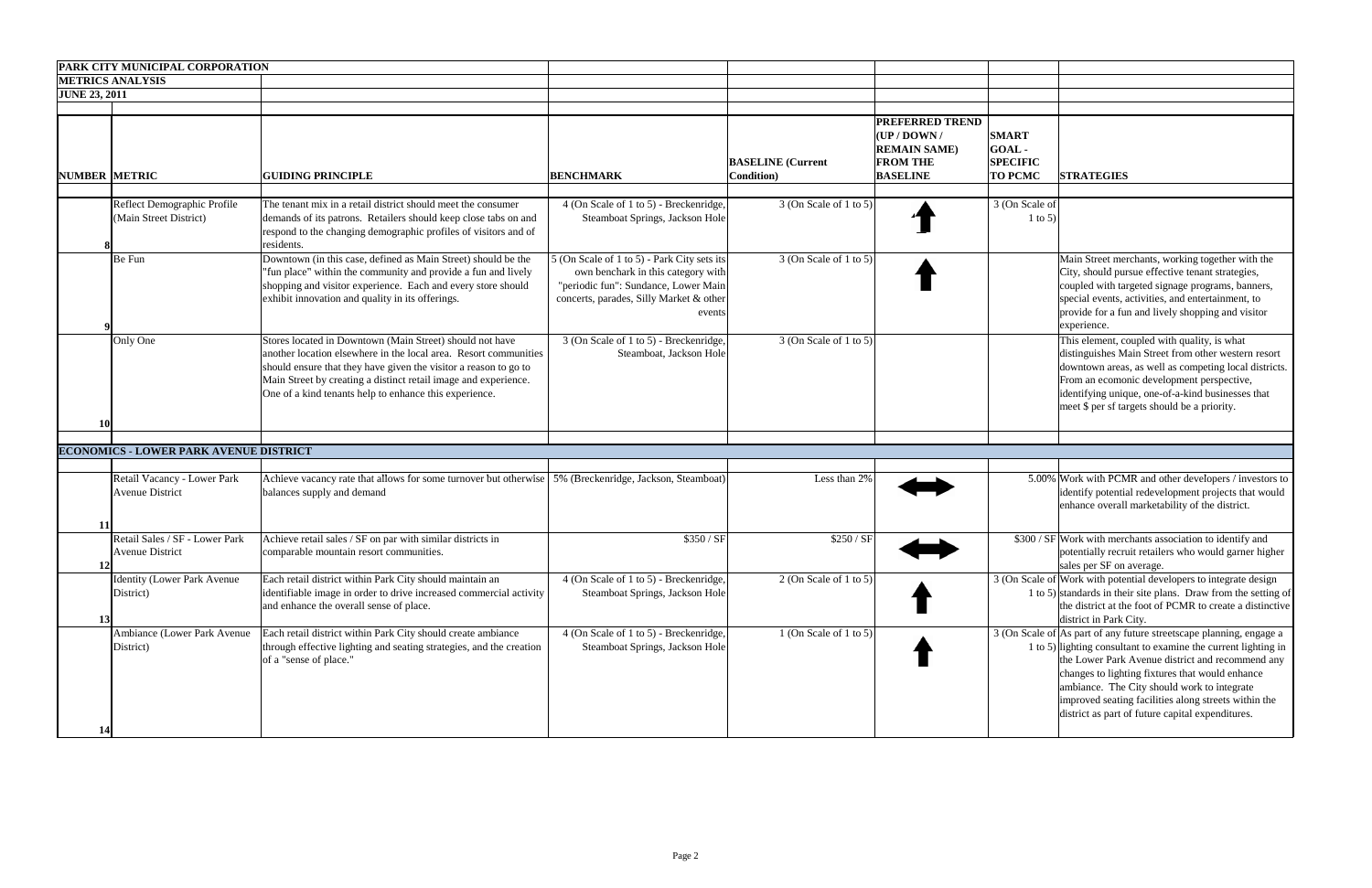|                      | <b>PARK CITY MUNICIPAL CORPORATION</b>                                                                       |                                                                                                                                                                                                                                                                                                                                                                                                                             |                                                                                                                                                                 |                                                |                                                                                                     |                                                                                   |                                                                                                                                                                                                                                                                                                                                                                                                                                                                                                                                                                                                                                                                                                                                                                                                                                                                                                                                                                     |
|----------------------|--------------------------------------------------------------------------------------------------------------|-----------------------------------------------------------------------------------------------------------------------------------------------------------------------------------------------------------------------------------------------------------------------------------------------------------------------------------------------------------------------------------------------------------------------------|-----------------------------------------------------------------------------------------------------------------------------------------------------------------|------------------------------------------------|-----------------------------------------------------------------------------------------------------|-----------------------------------------------------------------------------------|---------------------------------------------------------------------------------------------------------------------------------------------------------------------------------------------------------------------------------------------------------------------------------------------------------------------------------------------------------------------------------------------------------------------------------------------------------------------------------------------------------------------------------------------------------------------------------------------------------------------------------------------------------------------------------------------------------------------------------------------------------------------------------------------------------------------------------------------------------------------------------------------------------------------------------------------------------------------|
|                      | <b>METRICS ANALYSIS</b>                                                                                      |                                                                                                                                                                                                                                                                                                                                                                                                                             |                                                                                                                                                                 |                                                |                                                                                                     |                                                                                   |                                                                                                                                                                                                                                                                                                                                                                                                                                                                                                                                                                                                                                                                                                                                                                                                                                                                                                                                                                     |
| <b>JUNE 23, 2011</b> |                                                                                                              |                                                                                                                                                                                                                                                                                                                                                                                                                             |                                                                                                                                                                 |                                                |                                                                                                     |                                                                                   |                                                                                                                                                                                                                                                                                                                                                                                                                                                                                                                                                                                                                                                                                                                                                                                                                                                                                                                                                                     |
| NUMBER METRIC        |                                                                                                              | <b>GUIDING PRINCIPLE</b>                                                                                                                                                                                                                                                                                                                                                                                                    | <b>BENCHMARK</b>                                                                                                                                                | <b>BASELINE</b> (Current<br><b>Condition</b> ) | <b>PREFERRED TREND</b><br>(UP / DOWN /<br><b>REMAIN SAME)</b><br><b>FROM THE</b><br><b>BASELINE</b> | <b>SMART</b><br>GOAL-<br><b>SPECIFIC</b><br><b>TO PCMC</b>                        | <b>STRATEGIES</b>                                                                                                                                                                                                                                                                                                                                                                                                                                                                                                                                                                                                                                                                                                                                                                                                                                                                                                                                                   |
| 15<br>16             | Variety of Stores (Lower Park<br>Avenue District)<br>Retail as Entertainment (Lower<br>Park Avenue District) | Successful retail districts provide sufficient variety in terms of<br>stores and the merchandise or services provided by various stores.<br>The degree of retail vitality will greatly impact the quality of the<br>visitor experience.<br>The retail environment should be fun and entertaining in order to<br>increase overall levels of visitation and to increase sales (and<br>sales taxes) generated by the district. | 3 (On Scale of 1 to 5) - Breckenridge,<br>Steamboat, Jackson Hole<br>$3$ (On Scale of 1 to 5) - Breckenridge, 2 (On Scale of 1 to 5)<br>Steamboat, Jackson Hole | 2 (On Scale of 1 to 5)                         |                                                                                                     |                                                                                   | 3 (On Scale of The City should work with business and property<br>1 to 5) owners along Main Street to devise strategies to<br>attract and retain tenants that would diversify the<br>roster of stores. Efforts to attract a greater diversity<br>in tenants should focus on both increasing the macro<br>level of sales (and hence sales tax) produced in the<br>district, and increasing the overall appeal of the<br>district to retail shoppers considering visiting Main<br>Street versus other destinations in Summit County<br>and beyond.<br>4 (On Scale of The city should work with merchants and<br>1 to 5) stakeholders to introduce elements of entertainment<br>through the design of the physical space as well as<br>the potential inclusion of specific entertainment-<br>oriented tenants. (Examples of candidates of<br>potential tenants include virtual golf and skiing<br>centers, or shops that show how candles or other<br>goods are made). |
| 17                   | Reflect Demographic Profile<br>(Lower Park Avenue)                                                           | The tenant mix in a retail district should meet the consumer<br>demands of its patrons. Retailers should keep close tabs on and<br>respond to the changing demographic profiles of vistiors and of<br>residents.                                                                                                                                                                                                            | 4 (On Scale of 1 to 5) - Breckenridge,<br>Steamboat Springs, Jackson Hole                                                                                       | 3 (On Scale of 1 to 5)                         |                                                                                                     | 1 to 5)                                                                           | 4 (On Scale of The City should work with business leaders and<br>merchants' association to recruit a diversity of tenants<br>that will appeal to both tourists and the locals in Park<br>City.                                                                                                                                                                                                                                                                                                                                                                                                                                                                                                                                                                                                                                                                                                                                                                      |
|                      |                                                                                                              |                                                                                                                                                                                                                                                                                                                                                                                                                             |                                                                                                                                                                 |                                                |                                                                                                     |                                                                                   |                                                                                                                                                                                                                                                                                                                                                                                                                                                                                                                                                                                                                                                                                                                                                                                                                                                                                                                                                                     |
|                      | <b>ECONOMICS - BONANZA PARK DISTRICT</b>                                                                     |                                                                                                                                                                                                                                                                                                                                                                                                                             |                                                                                                                                                                 |                                                |                                                                                                     |                                                                                   |                                                                                                                                                                                                                                                                                                                                                                                                                                                                                                                                                                                                                                                                                                                                                                                                                                                                                                                                                                     |
|                      | Retail Vacancy - Bonanza Park<br>District                                                                    | Achieve vacancy rate that allows for some turnover but otherwise<br>balances supply and demand                                                                                                                                                                                                                                                                                                                              | 10% (Breckenridge, Jackson,<br>Steamboat)                                                                                                                       | 5.00%                                          |                                                                                                     |                                                                                   | 10.00% Work to improve streetscape elements within district.<br>Work with potential developers to identify potential<br>development scenarios for the district.                                                                                                                                                                                                                                                                                                                                                                                                                                                                                                                                                                                                                                                                                                                                                                                                     |
| 18<br>19             | District                                                                                                     | Retail Sales / SF - Bonanza Park   Achieve retail sales / SF on par with similar districts in<br>comparable mountain resort communities.                                                                                                                                                                                                                                                                                    | $$200 - $250 / SF]$                                                                                                                                             | \$200 / SF                                     |                                                                                                     |                                                                                   | TBD - discuss Work with potential developers to create conceptual<br>with City staff   plans that would help attract tenants with higher<br>typical sales / SF.                                                                                                                                                                                                                                                                                                                                                                                                                                                                                                                                                                                                                                                                                                                                                                                                     |
| 20                   | <b>Identity (Bonanza Park District)</b>                                                                      | Each retail district within Park City should maintain an<br>identifiable image in order to drive increased commercial activity<br>and enhance the overall sense of place.                                                                                                                                                                                                                                                   | 4 (On Scale of 1 to 5) - Aspen Airport<br><b>Business Center</b>                                                                                                | 2 (On Scale of 1 to 5)                         |                                                                                                     | 1 to 5) -<br>assuming<br>completion of<br>a sustainable<br>development<br>program | 4 (On Scale of Work with potential developers to integrate design<br>standards in their site plans. Draw from the setting of<br>the district at the strategic junction of Kearns Blvd<br>and Park Ave to create a distinctive gateway for Park<br>City.                                                                                                                                                                                                                                                                                                                                                                                                                                                                                                                                                                                                                                                                                                             |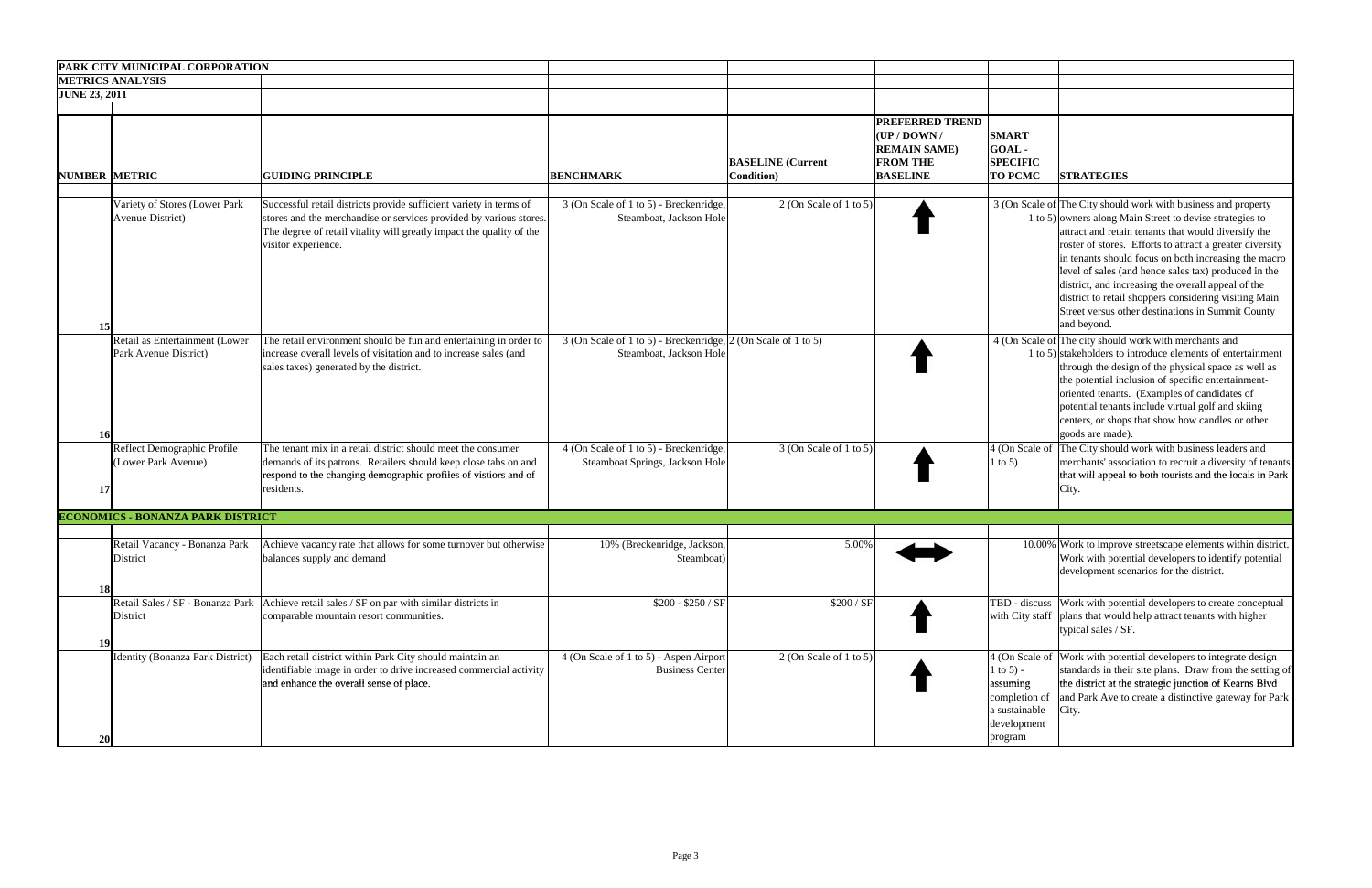| <b>JUNE 23, 2011</b> | <b>PARK CITY MUNICIPAL CORPORATION</b><br><b>METRICS ANALYSIS</b> |                                                                                                                                                                                                                                         |                                                                  |                                                |                                                                                                                                 |                                                                                                     |                                                                                                                                                                                                                                                                                                                                                                                                                                                                                                                           |
|----------------------|-------------------------------------------------------------------|-----------------------------------------------------------------------------------------------------------------------------------------------------------------------------------------------------------------------------------------|------------------------------------------------------------------|------------------------------------------------|---------------------------------------------------------------------------------------------------------------------------------|-----------------------------------------------------------------------------------------------------|---------------------------------------------------------------------------------------------------------------------------------------------------------------------------------------------------------------------------------------------------------------------------------------------------------------------------------------------------------------------------------------------------------------------------------------------------------------------------------------------------------------------------|
| NUMBER METRIC        |                                                                   | <b>GUIDING PRINCIPLE</b>                                                                                                                                                                                                                | <b>BENCHMARK</b>                                                 | <b>BASELINE</b> (Current<br><b>Condition</b> ) | <b>PREFERRED TREND</b><br>$(\mathbf{UP} / \mathbf{D}\mathbf{OWN})$<br><b>REMAIN SAME)</b><br><b>FROM THE</b><br><b>BASELINE</b> | <b>SMART</b><br>GOAL-<br><b>SPECIFIC</b><br><b>TO PCMC</b>                                          | <b>STRATEGIES</b>                                                                                                                                                                                                                                                                                                                                                                                                                                                                                                         |
| 21                   | Ambiance (Bonanza Park<br>District)                               | Each retail district within Park City should create ambiance<br>through effective lighting and seating strategies, and the creation<br>of a "sense of place."                                                                           | 3 (On Scale of 1 to 5) - Aspen Airport<br><b>Business Center</b> | 2 (On Scale of 1 to 5)                         |                                                                                                                                 | 1 to 5) -<br>assuming<br>completion of<br>a sustainable<br>development<br>program                   | 4 (On Scale of As part of any future streetscape planning, engage a<br>lighting consultant to examine the current lighting in<br>the district and recommend any changes to lighting<br>fixtures that would enhance ambiance. The City<br>should work to integrate improved seating facilities<br>along streets within Bonanza as part of future capital<br>expenditures.                                                                                                                                                  |
| 22                   | Variety of Stores (Bonanza Park<br>District)                      | Successful retail districts provide sufficient variety in terms of<br>stores and the merchandise or services provided by various stores.<br>The degree of retail vitality will greatly impact the quality of the<br>visitor experience. | 3 (On Scale of 1 to 5) - Aspen Airport<br><b>Business Center</b> | 2 (On Scale of 1 to 5)                         |                                                                                                                                 | 4 (On Scale of<br>1 to 5) -<br>assuming<br>completion of<br>a sustainable<br>development<br>program | The City should work with business and property<br>owners along Main Street to devise strategies to<br>attract and retail tenants that would diversify the<br>roster of stores. Efforts to attract a greater diversity<br>in tenants should focus on both increasing the macro<br>level of sales (and hence sales tax) produced in the<br>district, and increasing the overall appeal of the<br>district to retail shoppers considering visiting Main<br>Street versus other destinations in Summit County<br>and beyond. |
| 23                   | Park District)                                                    | Retail as Entertainment (Bonanza The retail environment should be fun and entertaining in order to TBD<br>increase overall levels of visitation and to increase sales (and<br>sales taxes) generated by the district.                   |                                                                  | 2 (On Scale of 1 to 5)                         |                                                                                                                                 | 1 to 5) -<br>assuming<br>completion of<br>a sustainable<br>development<br>program                   | 4 (On Scale of The City should work with merchants and<br>stakeholders to introduce elements of entertainment<br>through the design of the physical space as well as<br>the potential inclusion of specific entertainment-<br>oriented tenants. (Examples of candidates of<br>potential tenants include virtual golf and skiing<br>centers, or shops that show how candles or other<br>goods are made).                                                                                                                   |
| 24                   | Reflect Demographic Profile<br>(Bonanza Park District)            | The tenant mix in a retail district should meet the consumer<br>demands of its patrons. Retailers should keep close tabs on and<br>respond to the changing demographic profiles of vistiors and of<br>residents.                        | <b>TBD</b>                                                       | $3$ (On Scale of 1 to 5)                       |                                                                                                                                 | $1$ to $5$ ) -<br>assuming<br>completion of City.<br>a sustainable<br>development                   | 5 (On Scale of The City should work with business leaders and<br>merchants' association to recruit a diversity of tenants<br>that will appeal to both tourists and the locals in Park                                                                                                                                                                                                                                                                                                                                     |
|                      | <b>ECONOMICS - PROSPECTOR DISTRICT</b>                            |                                                                                                                                                                                                                                         |                                                                  |                                                |                                                                                                                                 |                                                                                                     |                                                                                                                                                                                                                                                                                                                                                                                                                                                                                                                           |
|                      | Retail Vacancy - Prospector<br>25 District                        | Achieve vacancy rate that allows for some turnover but otherwise<br>balances supply and demand.                                                                                                                                         | 10% (Breckenridge, Jackson,<br>Steamboat)                        | 5.00%                                          |                                                                                                                                 |                                                                                                     | 10.00% Work to enhance walkability and streetscape<br>elements in order to enhance retail viability.                                                                                                                                                                                                                                                                                                                                                                                                                      |
| 26                   | Retail Sales / SF - Prospector<br>District                        | Achieve retail sales / SF on par with similar districts in<br>comparable mountain resort communities.                                                                                                                                   | \$200 - \$250 / SF                                               | \$300 / SF                                     |                                                                                                                                 |                                                                                                     | TBD - discuss Work with merchants to improve ingress / egress<br>with City staff issues that may currently impede retail sales.                                                                                                                                                                                                                                                                                                                                                                                           |
|                      | Identity (Prospector District)                                    | Each retail district within Park City should maintain an<br>identifiable image in order to drive increased commercial activity<br>and enhance the overall sense of place.                                                               | <b>TBD</b>                                                       | 2 (On Scale of 1 to 5)                         |                                                                                                                                 |                                                                                                     | 3 (On Scale of Work with potential developers to integrate design<br>1 to 5) - Until standards in their site plans. Draw from the setting of<br>the area is the district near the rail trail corridor and views to the<br>redeveloped in ridge to the south to create a distinctive area of retail<br>the future and office uses.                                                                                                                                                                                         |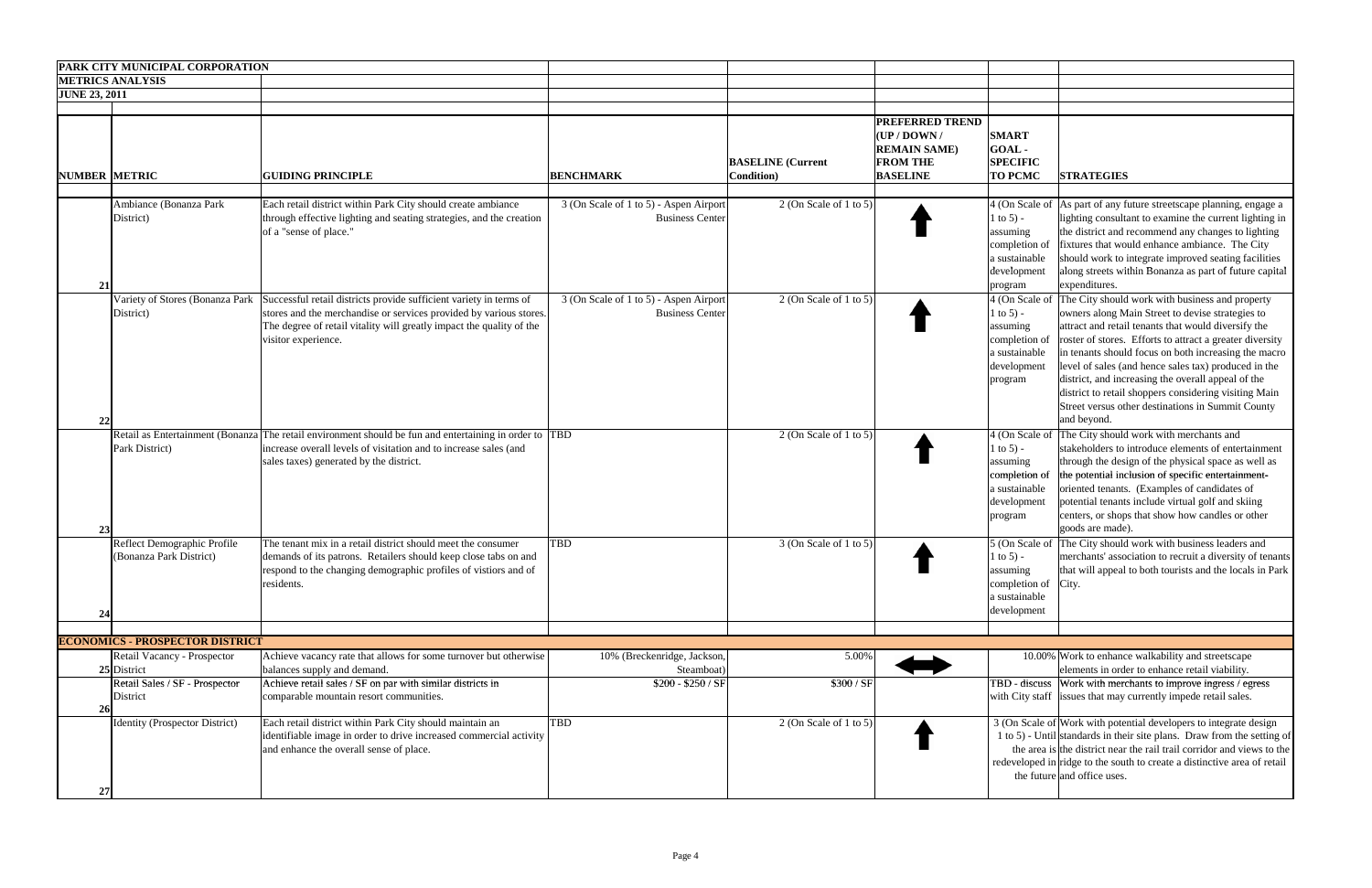|                      | <b>PARK CITY MUNICIPAL CORPORATION</b>           |                                                                                                                                                                                                                                         |                  |                                                |                                                                                                     |                                                            |                                                                                                                                                                                                                                                                                                                                                                                                                                                                                                                                                                                                                |
|----------------------|--------------------------------------------------|-----------------------------------------------------------------------------------------------------------------------------------------------------------------------------------------------------------------------------------------|------------------|------------------------------------------------|-----------------------------------------------------------------------------------------------------|------------------------------------------------------------|----------------------------------------------------------------------------------------------------------------------------------------------------------------------------------------------------------------------------------------------------------------------------------------------------------------------------------------------------------------------------------------------------------------------------------------------------------------------------------------------------------------------------------------------------------------------------------------------------------------|
|                      | <b>METRICS ANALYSIS</b>                          |                                                                                                                                                                                                                                         |                  |                                                |                                                                                                     |                                                            |                                                                                                                                                                                                                                                                                                                                                                                                                                                                                                                                                                                                                |
| <b>JUNE 23, 2011</b> |                                                  |                                                                                                                                                                                                                                         |                  |                                                |                                                                                                     |                                                            |                                                                                                                                                                                                                                                                                                                                                                                                                                                                                                                                                                                                                |
| <b>NUMBER METRIC</b> |                                                  | <b>GUIDING PRINCIPLE</b>                                                                                                                                                                                                                | <b>BENCHMARK</b> | <b>BASELINE</b> (Current<br><b>Condition</b> ) | <b>PREFERRED TREND</b><br>$UP/$ DOWN /<br><b>REMAIN SAME)</b><br><b>FROM THE</b><br><b>BASELINE</b> | <b>SMART</b><br>GOAL-<br><b>SPECIFIC</b><br><b>TO PCMC</b> | <b>STRATEGIES</b>                                                                                                                                                                                                                                                                                                                                                                                                                                                                                                                                                                                              |
| 28                   | Ambiance (Prospector District)                   | Each retail district within Park City should create ambiance<br>through effective lighting and seating strategies, and the creation<br>of a "sense of place."                                                                           | <b>TBD</b>       | 2 (On Scale of 1 to 5)                         |                                                                                                     |                                                            | 3 (On Scale of As part of any future streetscape planning, engage a<br>1 to 5) lighting consultant to examine the current lighting<br>along Sidewinder Drive and recommend any changes<br>to lighting fixtures that would enhance ambiance.<br>The City should work to integrate improved seating<br>facilities along Sidewinder as part of future capital<br>expenditures.                                                                                                                                                                                                                                    |
| 29                   | Variety of Stores (Prospector<br>District)       | Successful retail districts provide sufficient variety in terms of<br>stores and the merchandise or services provided by various stores.<br>The degree of retail vitality will greatly impact the quality of the<br>visitor experience. | <b>TBD</b>       | $1$ (On Scale of 1 to 5)                       |                                                                                                     |                                                            | 3 (On Scale of The City should work with business and property<br>1 to 5) owners along Sidewinder and adjacent streets in the<br>Prospector district to devise strategies to attract and<br>retain tenants that would diversify the roster of stores.<br>Efforts to attract a greater diversity in tenants should<br>focus on both increasing the macro level of sales (and<br>hence sales tax) produced in the district, and<br>increasing the overall appeal of the district to retail<br>shoppers considering visiting the Prospector district<br>versus other destinations in Summit County and<br>beyond. |
|                      | Retail as Entertainment<br>(Prospector District) | The retail environment should be fun and entertaining in order to TBD<br>increase overall levels of visitation and to increase sales (and<br>sales taxes) generated by the district.                                                    |                  | $1$ (On Scale of 1 to 5)                       |                                                                                                     |                                                            | 2 (On Scale of The City should work with merchants and<br>1 to 5) stakeholders to introduce elements of entertainment<br>through the design of the physical space as well as<br>the potential inclusion of specific entertainment-<br>oriented tenants. (Examples of candidates of<br>potential tenants include virtual golf and skiing<br>centers, or shops that show how candles or other<br>goods are made).                                                                                                                                                                                                |
| 31                   | Reflect Demographic Profile<br>(Prospector)      | The tenant mix in a retail district should meet the consumer<br>demands of its patrons. Retailers should keep close tabs on and<br>respond to the changing demographic profiles of vistiors and of<br>residents.                        | <b>TBD</b>       | $3$ (On Scale of 1 to 5)                       |                                                                                                     |                                                            | 4 (On Scale of Through discussions with local business leaders,<br>1 to 5) Prospector should decide its role in the Park City<br>economy and target the appropriate demographic<br>target group. Because of locational and access<br>challenges, Prospector may not be able to be all<br>things to all people.                                                                                                                                                                                                                                                                                                 |
|                      |                                                  |                                                                                                                                                                                                                                         |                  |                                                |                                                                                                     |                                                            |                                                                                                                                                                                                                                                                                                                                                                                                                                                                                                                                                                                                                |
|                      |                                                  |                                                                                                                                                                                                                                         |                  |                                                |                                                                                                     |                                                            |                                                                                                                                                                                                                                                                                                                                                                                                                                                                                                                                                                                                                |
|                      |                                                  |                                                                                                                                                                                                                                         |                  |                                                |                                                                                                     |                                                            |                                                                                                                                                                                                                                                                                                                                                                                                                                                                                                                                                                                                                |
|                      |                                                  |                                                                                                                                                                                                                                         |                  |                                                |                                                                                                     |                                                            |                                                                                                                                                                                                                                                                                                                                                                                                                                                                                                                                                                                                                |
|                      |                                                  |                                                                                                                                                                                                                                         |                  |                                                |                                                                                                     |                                                            |                                                                                                                                                                                                                                                                                                                                                                                                                                                                                                                                                                                                                |
|                      |                                                  |                                                                                                                                                                                                                                         |                  |                                                |                                                                                                     |                                                            |                                                                                                                                                                                                                                                                                                                                                                                                                                                                                                                                                                                                                |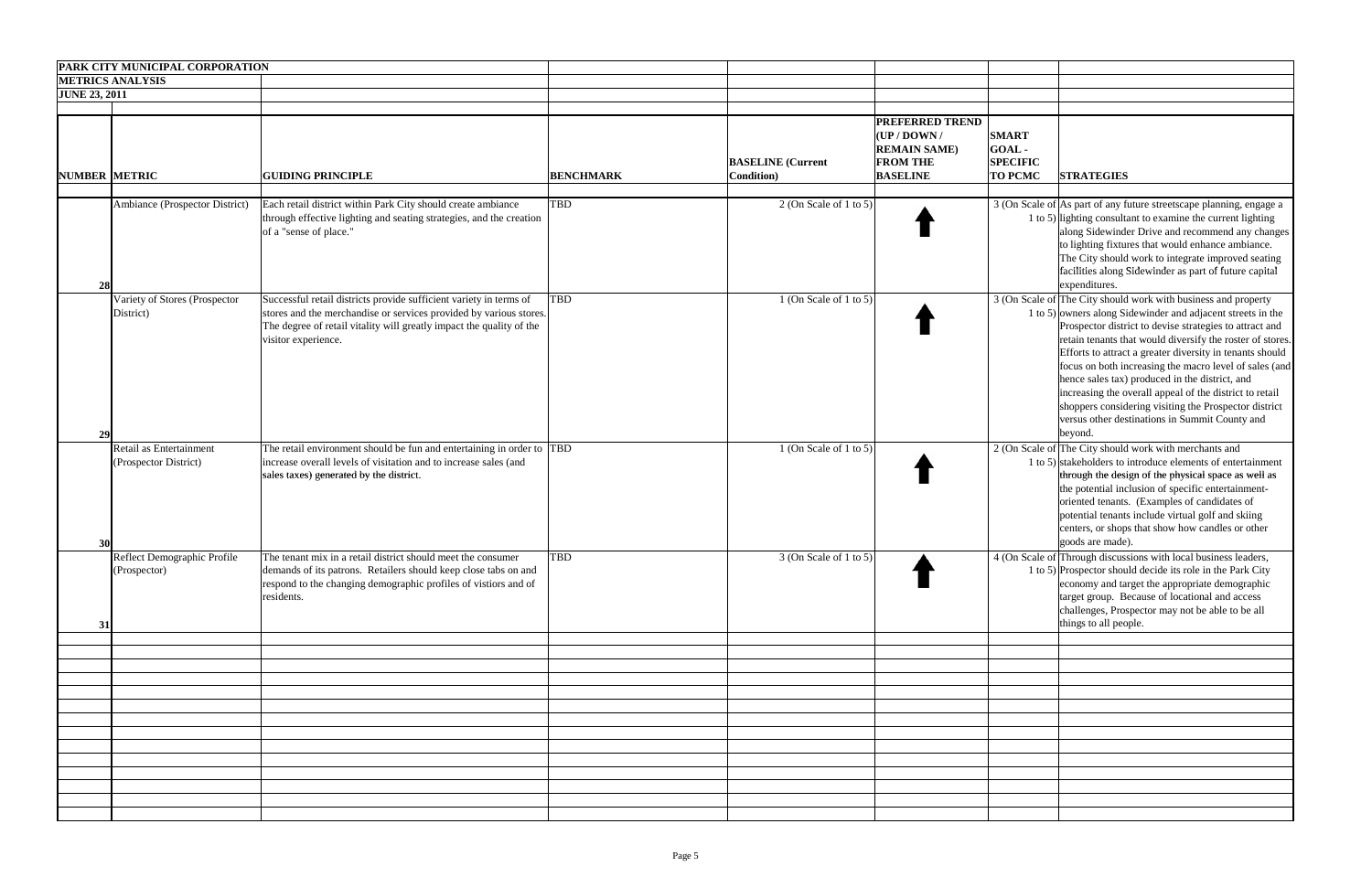|                      | <b>PARK CITY MUNICIPAL CORPORATION</b>        |                                                                                                                                                                                                                                                                                                                          |                                                                                                                                                                         |                                                                                                        |                                                                                                     |                                                            |                                                                                                                                                                                                                                                                                                                                                                                                             |
|----------------------|-----------------------------------------------|--------------------------------------------------------------------------------------------------------------------------------------------------------------------------------------------------------------------------------------------------------------------------------------------------------------------------|-------------------------------------------------------------------------------------------------------------------------------------------------------------------------|--------------------------------------------------------------------------------------------------------|-----------------------------------------------------------------------------------------------------|------------------------------------------------------------|-------------------------------------------------------------------------------------------------------------------------------------------------------------------------------------------------------------------------------------------------------------------------------------------------------------------------------------------------------------------------------------------------------------|
|                      | <b>METRICS ANALYSIS</b>                       |                                                                                                                                                                                                                                                                                                                          |                                                                                                                                                                         |                                                                                                        |                                                                                                     |                                                            |                                                                                                                                                                                                                                                                                                                                                                                                             |
| <b>JUNE 23, 2011</b> |                                               |                                                                                                                                                                                                                                                                                                                          |                                                                                                                                                                         |                                                                                                        |                                                                                                     |                                                            |                                                                                                                                                                                                                                                                                                                                                                                                             |
| <b>NUMBER METRIC</b> |                                               | <b>GUIDING PRINCIPLE</b>                                                                                                                                                                                                                                                                                                 | <b>BENCHMARK</b>                                                                                                                                                        | <b>BASELINE</b> (Current<br><b>Condition</b> )                                                         | <b>PREFERRED TREND</b><br>$UP/$ DOWN /<br><b>REMAIN SAME)</b><br><b>FROM THE</b><br><b>BASELINE</b> | <b>SMART</b><br>GOAL-<br><b>SPECIFIC</b><br><b>TO PCMC</b> | <b>STRATEGIES</b>                                                                                                                                                                                                                                                                                                                                                                                           |
|                      |                                               |                                                                                                                                                                                                                                                                                                                          |                                                                                                                                                                         |                                                                                                        |                                                                                                     |                                                            |                                                                                                                                                                                                                                                                                                                                                                                                             |
|                      | <b>ECONOMICS - APPLY TO ALL DISTRICTS</b>     |                                                                                                                                                                                                                                                                                                                          |                                                                                                                                                                         |                                                                                                        |                                                                                                     |                                                            |                                                                                                                                                                                                                                                                                                                                                                                                             |
| 32                   | Tenant Mix - Resort Retail                    | Achieve tenant mix in line with comparable mountain resort<br>communities.                                                                                                                                                                                                                                               | Restaurant / Beverage (25 to 40%),<br>Resort Retail (25%), Services (15%),<br>Entertainment (5%), Other Commercial<br>$(5\% \text{ to } 20\%)$ , Miscellaneous $(10\%)$ | Food and Beverage (26%),<br>Resort Retail (48%), Services<br>$(19%)$ , Miscellaneous and Other<br>(7%) | N/A                                                                                                 |                                                            | TBD - discuss Work with merchants association to attract more<br>with City staff restaurants to the mix of tenants.                                                                                                                                                                                                                                                                                         |
| 33                   | <b>RDA</b>                                    | Bonding Capacity of City and the Maintain sufficient bonding capacity to fund capital expenditures<br>over the next 5, 10, 20 years.                                                                                                                                                                                     |                                                                                                                                                                         |                                                                                                        |                                                                                                     |                                                            | Increase bonding capacity by encouraging additional<br>residential or commercial development (in order to<br>build tax base from which bonds may be issued).                                                                                                                                                                                                                                                |
| 34                   | Housing Affordability                         | Achieve affordability index in line with comparable resort<br>communities in the U.S.                                                                                                                                                                                                                                    | 1.50                                                                                                                                                                    | 1.63                                                                                                   |                                                                                                     |                                                            | 1.5 Increase incentives or LMC requirements for<br>affordable housing.                                                                                                                                                                                                                                                                                                                                      |
| 35                   | Retail Dollars Spent / Day<br>(VISITORS)      | Achieve retail dollars spent / day on par with comparable<br>mountain resort communities.                                                                                                                                                                                                                                | $$400 - $450$                                                                                                                                                           | \$375 (winter season)                                                                                  |                                                                                                     |                                                            | \$400 Work with Convention and Visitors Bureau and<br>Lodging Association to market retail offerings in<br>Park City.                                                                                                                                                                                                                                                                                       |
| 36                   | Quality (across all four retail<br>districts) | Retailers in Park City should offer goods and services that<br>provide good perceived value for consumers. Merchants should<br>provide items of high quality that are not dramatically over-<br>priced. Adhering to this quality-based strategy will increase the<br>marketability of all retail districts in Park City. |                                                                                                                                                                         | $3$ (On Scale of 1 to 5)                                                                               |                                                                                                     | 1 to 5)                                                    | $\vert$ 5 (On Scale of $\vert$ Quality is a branding issue for the whole of Park City.<br>Area resorts have focused on the quality of the<br>experience and their product and the retail districts<br>should reflect that as well.                                                                                                                                                                          |
| 37                   | <b>Easiest Way</b>                            | Retail districts in Park City should include clear pedestrian<br>connections to each retailer throughout the district that are easy to<br>follow, well-signed, and interesting in their appearance. Retail<br>located along the "easiest way" route in a given district<br>dramatically benefits from this pattern.      |                                                                                                                                                                         |                                                                                                        |                                                                                                     |                                                            | The City should work with developers and merchants<br>in the various districts to enhance signage and<br>wayfinding along pedestrian routes and should look<br>for opportunities to enhance and simplify pedestrian<br>connections to and between individual retailers.                                                                                                                                     |
| 38                   | <b>Satisfy Market Needs</b>                   | Offerings in resort retail districts should include both common<br>retail merchandise as well as indulgences.                                                                                                                                                                                                            |                                                                                                                                                                         |                                                                                                        |                                                                                                     |                                                            |                                                                                                                                                                                                                                                                                                                                                                                                             |
| 39                   | Save the Best for Food                        | The best locations, in terms of pedestrian traffic, visibility and<br>convenience, should be identified for restaurants and bars. Food<br>drives retail.                                                                                                                                                                 |                                                                                                                                                                         |                                                                                                        |                                                                                                     |                                                            | The City should work with prospective developers to<br>ensure that their site plans include restaurants and/or<br>bars at the best possible locations from a retail<br>perspective.                                                                                                                                                                                                                         |
|                      | Make it Special                               | Retailers should offer special events and activities in order to<br>create reasons for visitors and the public to explore the retail<br>district.                                                                                                                                                                        |                                                                                                                                                                         |                                                                                                        |                                                                                                     |                                                            | The City should continue efforts to work with the<br>local merchants to coordinate and conduct special<br>events, such as festivals, farmers markets, Park Silly<br>Sunday, and related events. The City should be open<br>to innovative ideas such as expanded hours of<br>business for private events. The possibility exists to<br>bring smaller, but higher end, fashion industry shows<br>to the area. |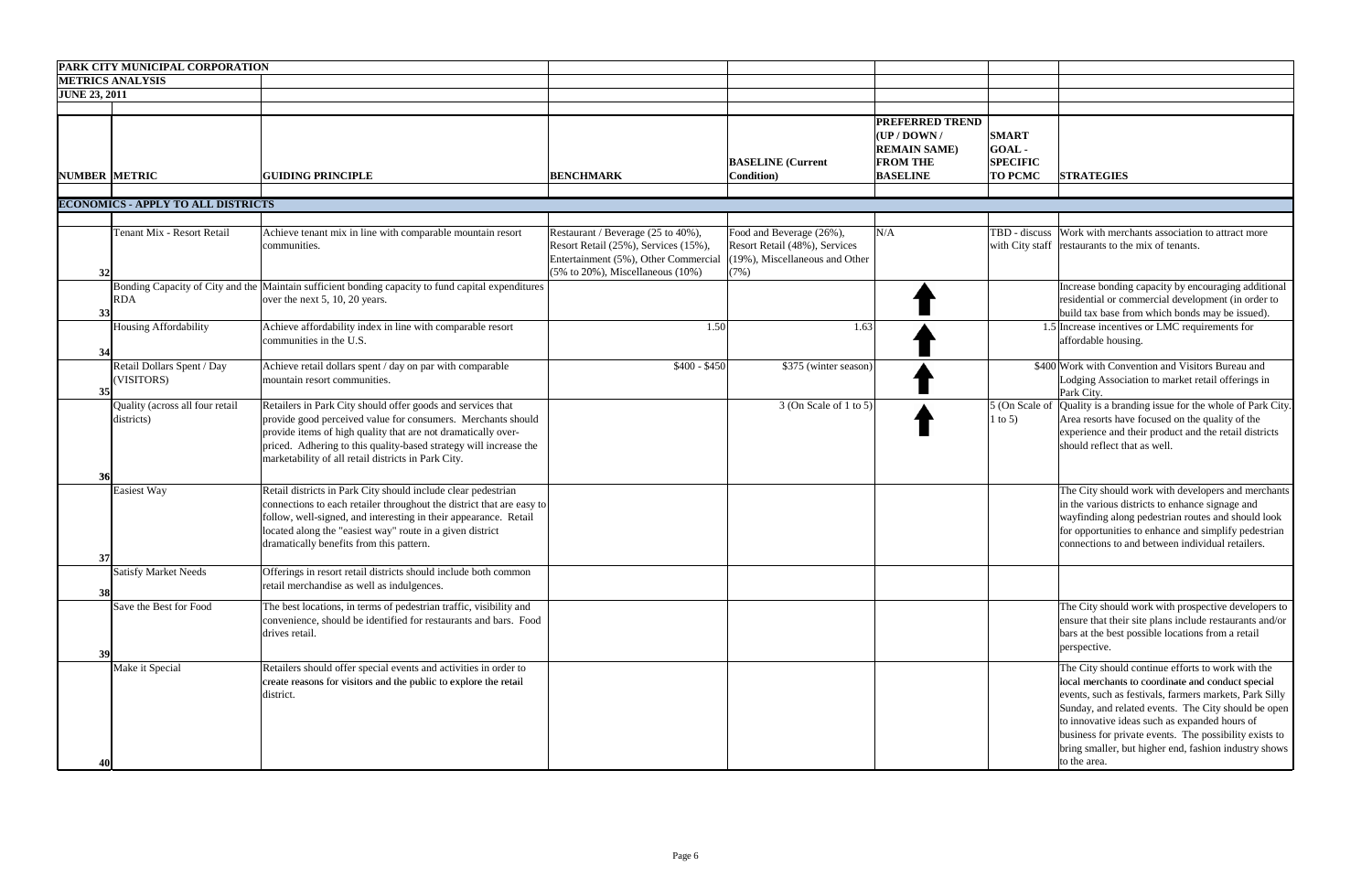|                      | PARK CITY MUNICIPAL CORPORATION |                                                                      |                  |                          |                        |                 |                                                                       |
|----------------------|---------------------------------|----------------------------------------------------------------------|------------------|--------------------------|------------------------|-----------------|-----------------------------------------------------------------------|
|                      | <b>METRICS ANALYSIS</b>         |                                                                      |                  |                          |                        |                 |                                                                       |
| <b>JUNE 23, 2011</b> |                                 |                                                                      |                  |                          |                        |                 |                                                                       |
|                      |                                 |                                                                      |                  |                          |                        |                 |                                                                       |
|                      |                                 |                                                                      |                  |                          | <b>PREFERRED TREND</b> |                 |                                                                       |
|                      |                                 |                                                                      |                  |                          | $ $ (UP / DOWN /       | <b>SMART</b>    |                                                                       |
|                      |                                 |                                                                      |                  |                          | <b>REMAIN SAME)</b>    | GOAL-           |                                                                       |
|                      |                                 |                                                                      |                  | <b>BASELINE</b> (Current | <b>FROM THE</b>        | <b>SPECIFIC</b> |                                                                       |
| <b>NUMBER METRIC</b> |                                 | <b>GUIDING PRINCIPLE</b>                                             | <b>BENCHMARK</b> | <b>Condition</b> )       | <b>BASELINE</b>        | <b>TO PCMC</b>  | <b>STRATEGIES</b>                                                     |
|                      |                                 |                                                                      |                  |                          |                        |                 |                                                                       |
|                      |                                 |                                                                      |                  |                          |                        |                 |                                                                       |
|                      | Be Open                         | Retailers should commit to remaining open during the shoulder        |                  |                          |                        |                 | The City, in concert with local merchants                             |
|                      |                                 | seasons. Failure to remain open during the shoulder season           |                  |                          |                        |                 | associations, should work with merchants to                           |
|                      |                                 | creates the impression and expectation that a mountain resort        |                  |                          |                        |                 | encourage them to remain open during the shoulder                     |
|                      |                                 | community is "closed for the offseason" and visitors (and locals)    |                  |                          |                        |                 | seasons.                                                              |
| 41                   |                                 | in turn will not visit.                                              |                  |                          |                        |                 |                                                                       |
|                      | Locals are Welcome              | Retail districts in Park City should remain "local-friendly", as     |                  |                          |                        |                 | The City should work with local merchants                             |
|                      |                                 | retailers and restaurants need local patronage in the off seasons in |                  |                          |                        |                 | associations to ensure that local retailers consider                  |
|                      |                                 | order to survive.                                                    |                  |                          |                        |                 | marketing campaigns geared to Park City locals.                       |
|                      |                                 |                                                                      |                  |                          |                        |                 | Loyalty programs are an example of a strategy that                    |
|                      |                                 |                                                                      |                  |                          |                        |                 | may garner loyalty for particular stores from the local               |
| 42                   |                                 |                                                                      |                  |                          |                        |                 | customer base.                                                        |
|                      | Go Digital                      | Retail stores should include information on smartphone apps such     |                  |                          |                        |                 | Educate retailers in Park City concerning potential                   |
|                      |                                 | as "aroundme", "where", etc. in order to increase visibility and     |                  |                          |                        |                 | smartphone apps they could use to increase sales and                  |
| 43                   |                                 | drive increased sales.                                               |                  |                          |                        |                 | increase visibility.                                                  |
|                      | Use Social Media                | Retailers should send up-to-the-moment news on specials,             |                  |                          |                        |                 | Educate local retailers concerning how to use social                  |
|                      |                                 | promotions, and events via Facebook and Twitter in order to          |                  |                          |                        |                 | media to increase business.                                           |
| 44                   |                                 | drive increased sales.                                               |                  |                          |                        |                 |                                                                       |
|                      | Celebrate People                | Retailers should hire nice, smart, talented staff and train them     |                  |                          |                        |                 | 4 (On Scale of Educate retailers about how to best attract and retain |
|                      |                                 | their values and vision in order to create customer experiences      |                  |                          |                        | $1$ to 5)       | high performing staff in order to drive increased sales               |
|                      |                                 | that exceed expectations.                                            |                  |                          |                        |                 | and customer loyalty. Continue to offer the Fam                       |
|                      |                                 |                                                                      |                  |                          |                        |                 | Tour for local business employees. Friendliness,                      |
|                      |                                 |                                                                      |                  |                          |                        |                 | kindness and high quality service are also part of the                |
| 45                   |                                 |                                                                      |                  |                          |                        |                 | Park City brand.                                                      |
|                      |                                 |                                                                      |                  |                          |                        |                 |                                                                       |
|                      |                                 |                                                                      |                  |                          |                        |                 |                                                                       |
|                      |                                 |                                                                      |                  |                          |                        |                 |                                                                       |
|                      |                                 |                                                                      |                  |                          |                        |                 |                                                                       |
|                      |                                 |                                                                      |                  |                          |                        |                 |                                                                       |
|                      |                                 |                                                                      |                  |                          |                        |                 |                                                                       |
|                      |                                 |                                                                      |                  |                          |                        |                 |                                                                       |
|                      |                                 |                                                                      |                  |                          |                        |                 |                                                                       |
|                      |                                 |                                                                      |                  |                          |                        |                 |                                                                       |
|                      |                                 |                                                                      |                  |                          |                        |                 |                                                                       |
|                      |                                 |                                                                      |                  |                          |                        |                 |                                                                       |
|                      |                                 |                                                                      |                  |                          |                        |                 |                                                                       |
|                      |                                 |                                                                      |                  |                          |                        |                 |                                                                       |
|                      |                                 |                                                                      |                  |                          |                        |                 |                                                                       |
|                      |                                 |                                                                      |                  |                          |                        |                 |                                                                       |
|                      |                                 |                                                                      |                  |                          |                        |                 |                                                                       |
|                      |                                 |                                                                      |                  |                          |                        |                 |                                                                       |
|                      |                                 |                                                                      |                  |                          |                        |                 |                                                                       |
|                      |                                 |                                                                      |                  |                          |                        |                 |                                                                       |
|                      |                                 |                                                                      |                  |                          |                        |                 |                                                                       |
|                      |                                 |                                                                      |                  |                          |                        |                 |                                                                       |
|                      |                                 |                                                                      |                  |                          |                        |                 |                                                                       |
|                      |                                 |                                                                      |                  |                          |                        |                 |                                                                       |
|                      |                                 |                                                                      |                  |                          |                        |                 |                                                                       |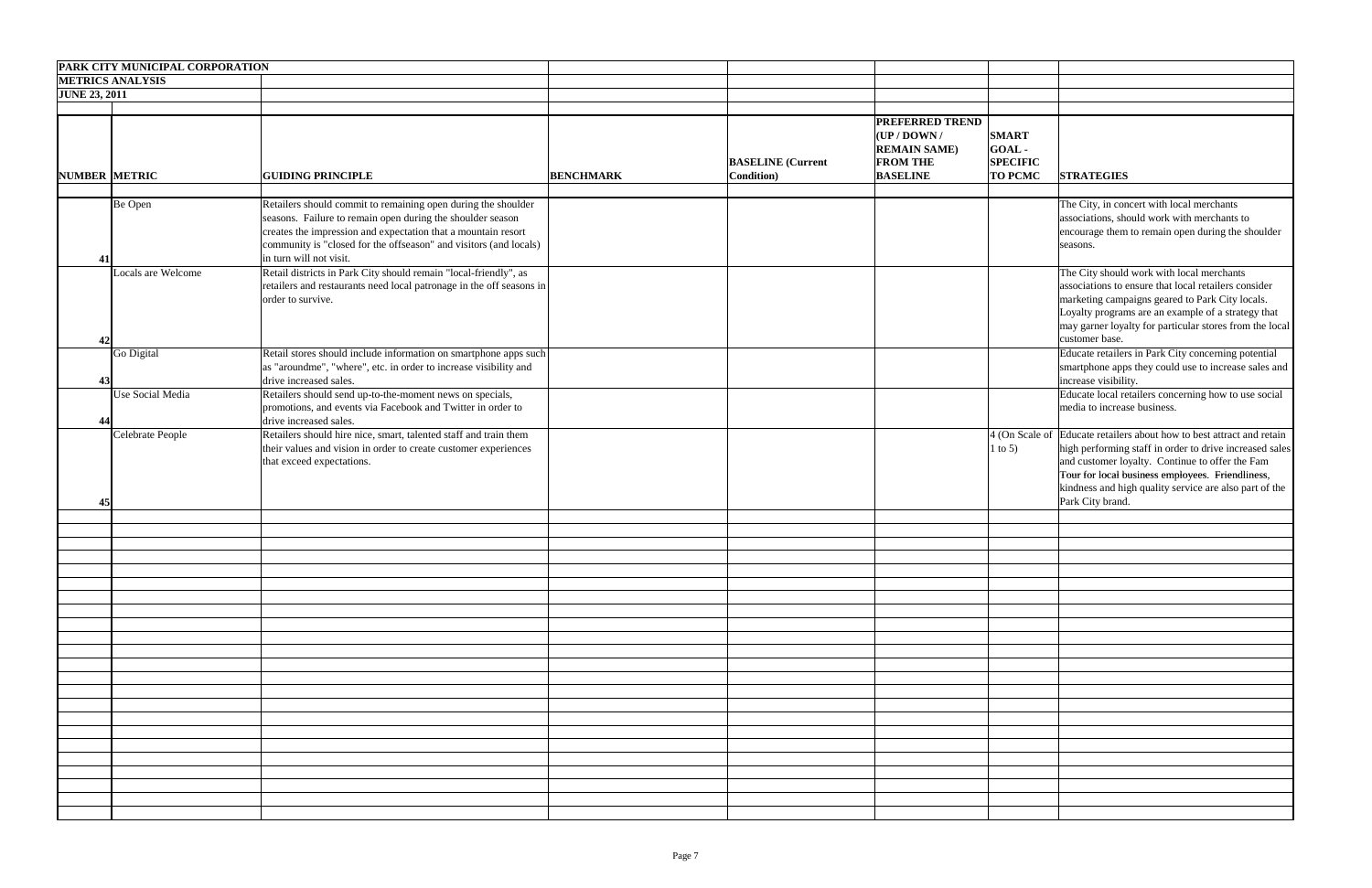|                      | <b>PARK CITY MUNICIPAL CORPORATION</b>                  |                                                                                                                                                                                      |                                                                                                                                                                                           |                                                                                                                                                              |                                                                                                                                    |                                                                                                            |                                                                                                                                                                                                                                                                                             |
|----------------------|---------------------------------------------------------|--------------------------------------------------------------------------------------------------------------------------------------------------------------------------------------|-------------------------------------------------------------------------------------------------------------------------------------------------------------------------------------------|--------------------------------------------------------------------------------------------------------------------------------------------------------------|------------------------------------------------------------------------------------------------------------------------------------|------------------------------------------------------------------------------------------------------------|---------------------------------------------------------------------------------------------------------------------------------------------------------------------------------------------------------------------------------------------------------------------------------------------|
|                      | <b>METRICS ANALYSIS</b>                                 |                                                                                                                                                                                      |                                                                                                                                                                                           |                                                                                                                                                              |                                                                                                                                    |                                                                                                            |                                                                                                                                                                                                                                                                                             |
| <b>JUNE 23, 2011</b> |                                                         |                                                                                                                                                                                      |                                                                                                                                                                                           |                                                                                                                                                              |                                                                                                                                    |                                                                                                            |                                                                                                                                                                                                                                                                                             |
| <b>NUMBER METRIC</b> |                                                         | <b>GUIDING PRINCIPLE</b>                                                                                                                                                             | <b>BENCHMARK</b>                                                                                                                                                                          | <b>BASELINE</b> (Current<br><b>Condition</b> )                                                                                                               | <b>PREFERRED TREND</b><br>$(\mathbf{UP} / \mathbf{D}\mathbf{OWN} / )$<br><b>REMAIN SAME)</b><br><b>FROM THE</b><br><b>BASELINE</b> | <b>SMART</b><br>GOAL-<br><b>SPECIFIC</b><br><b>TO PCMC</b>                                                 | <b>STRATEGIES</b>                                                                                                                                                                                                                                                                           |
| <b>ENVIRONMENT</b>   |                                                         |                                                                                                                                                                                      |                                                                                                                                                                                           |                                                                                                                                                              |                                                                                                                                    |                                                                                                            |                                                                                                                                                                                                                                                                                             |
|                      |                                                         |                                                                                                                                                                                      |                                                                                                                                                                                           |                                                                                                                                                              |                                                                                                                                    |                                                                                                            |                                                                                                                                                                                                                                                                                             |
| 46                   | Developable Land (Acres)                                | Identify sufficient acreage to match the community's goals for<br>growth in terms of population and commercial activity.                                                             | <b>TBD</b>                                                                                                                                                                                | Park City is 81% built-out per<br>unit equivalent (UE) analysis by<br>the Planning Dept                                                                      | <b>TBD</b>                                                                                                                         | TBD by city<br>staff                                                                                       | Use TDR strategies in order to steer new<br>development toward targeted areas in nodal locations.                                                                                                                                                                                           |
| 47                   | Re-Developable Land (Acres) -<br>within next 10 years   | Identify or reserve sufficient acreage to meet demand for infill<br>development that is in keeping with the City's vision and plan.                                                  | <b>TBD</b>                                                                                                                                                                                | TBD                                                                                                                                                          | <b>TBD</b>                                                                                                                         | TBD by city<br>staff                                                                                       | Leverage RDA designations and tools to focus infill<br>development on acreage ideantified for<br>redevelopment. Encourage sustainable<br>redevelopment strategies that include nodal<br>development to create critical mass, thus promoting<br>walkable, multi-modal oriented developments. |
| 48                   | Open Space and Conservation<br>Lands (Acres)            | Preserve sufficient acreage for recreation, open space, and trails<br>to serve current and future generations.                                                                       | Open Space and Conservation Acreage<br>Person for Breck, Jackson Hole, and<br>Steamboat                                                                                                   | Over 7,000 acres of open space<br>in Park City (preserved through<br>open space and conservation<br>easement purchases as well as<br>development agreements) |                                                                                                                                    | TBD by city<br>staff                                                                                       | Utilize open space and conservation easement<br>purchases as well as development agreements in<br>order to secure additional acreage for open space and<br>conservation lands.                                                                                                              |
| 49                   | <b>Community Carbon Footprint</b><br>(measured in GHGs) | Reduce the community's Carbon Footprint in order to meet Park<br>City's overall goals and values tied to sustainability.                                                             | State of Utah GHG Reduction Goal:<br>Reduce GHG to 2005 levels by 2020;<br>The Western Climate Initiative calls for<br>GHG reduction to a level equal to 15%<br>below 2005 levels by 2020 | 790,645 tons CO2e (2007) (at<br>the time PC had 8,399 FT<br>Residents; 7,634 PT Residents;<br>20,721 Avg Daily Population)                                   |                                                                                                                                    | TBD - discuss                                                                                              | Complete the goals and action steps identified in the<br>with City staff Save Our Snow Action Plan                                                                                                                                                                                          |
|                      | Municipal Carbon Footprint<br>(measured in GHGs)        | Reduce the Carbon Footprint of Park City Municipal Corporation State of Utah GHG Reduction Goal:<br>in order to meet Park City's overall goals and values tied to<br>sustainability. | Reduce GHG to 2005 levels by 2020;<br>The Western Climate Initiative calls for<br>GHG reduction to a level equal to 15%<br>below 2005 levels by 2020                                      | 15,939 tons CO2e (2009)                                                                                                                                      |                                                                                                                                    | TBD - discuss                                                                                              | Complete the action items identified in Park City's<br>with City staff   Municipal Carbon Action Plan (see link)                                                                                                                                                                            |
| 50<br>51             | <b>Municipal Water Consumption</b>                      | Minimize municipal water consumption in order to reduce costs<br>for the city and to adhere to Park City's sustainability goals.                                                     |                                                                                                                                                                                           | $25$ million gallons $(2010)$                                                                                                                                |                                                                                                                                    | 12% below<br>2012 BAU<br>muni<br>emissions goal                                                            | Promote the use of water-saving fixtures; irrigation<br>timers and controllers; xeriscaping as outlined in the<br>Municipal Carbon Action Plan.                                                                                                                                             |
| 52                   | <b>Community Water Consumption</b>                      | Minimize community water consumption in order to reduce costs<br>for residents and businesses and to achieve Park City's<br>sustainability goals.                                    |                                                                                                                                                                                           | 1.52 billion gallons (2010)                                                                                                                                  |                                                                                                                                    |                                                                                                            | TBD - discuss Potential for water budgeting; Community education<br>with City staff $\vert$ and resources (irrigation timers + landscape water<br>checks)                                                                                                                                   |
| 53                   | Municipal Building Efficiency<br><b>Measures</b>        | Maximize the efficiency of municipal buildings in order to reduce TBD<br>costs and reduce overall energy use.                                                                        |                                                                                                                                                                                           | 5,226,710 kWh & 29,327.5 Dth<br>(2009 totals, excluding water<br>distribution)                                                                               |                                                                                                                                    | No formal<br>goal, but<br>something in<br>line $w/12\%$<br>below 2012<br><b>BAU</b> muni<br>emissions goal | Municipal Carbon Action Plan (see link in carbon<br>footprint section above)                                                                                                                                                                                                                |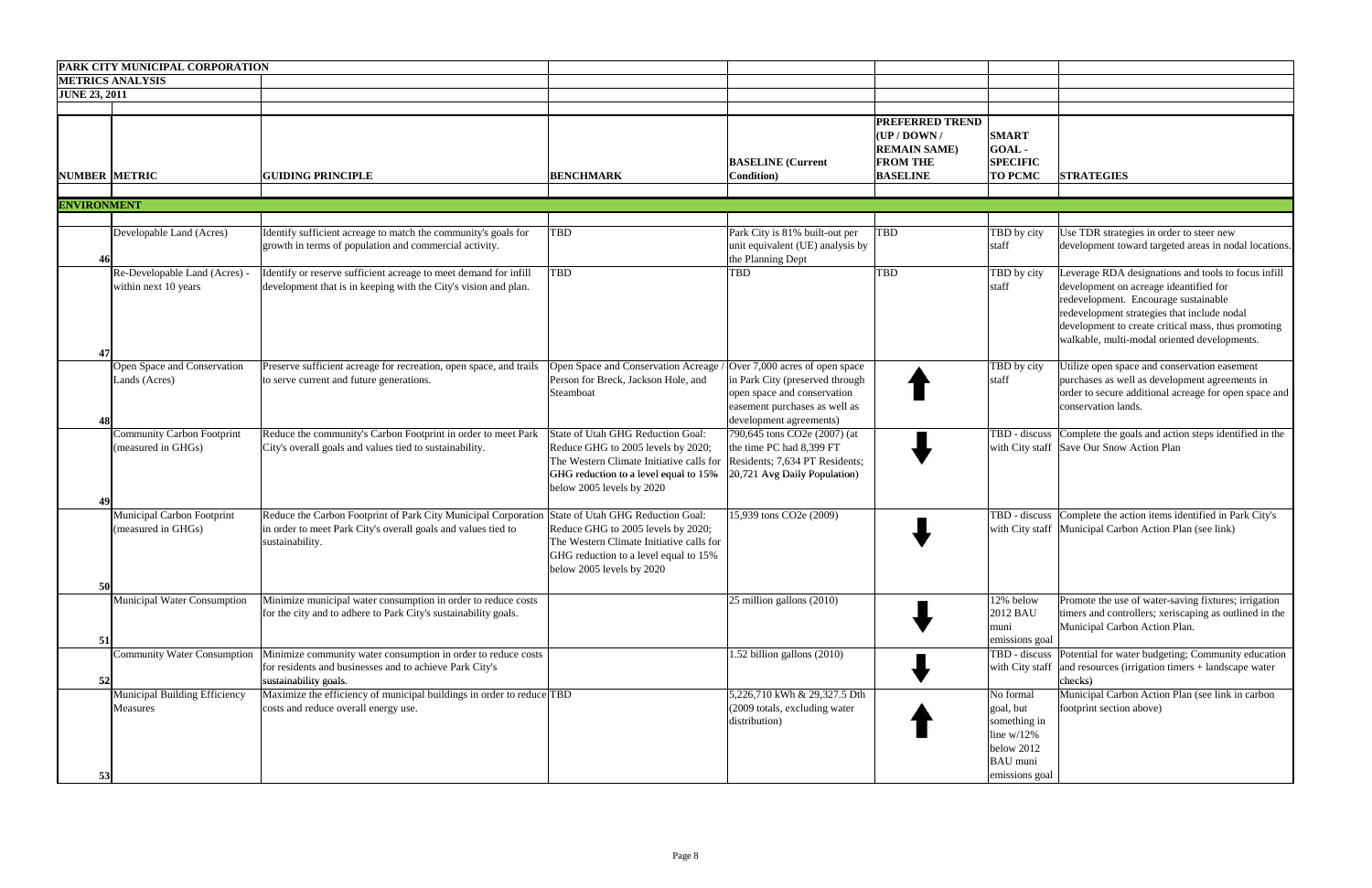|                      | PARK CITY MUNICIPAL CORPORATION                                             |                                                                                                                                                        |                                                                                                                                                |                                                                                                                                                     |                                                                                                         |                                                                                                       |                                                                                                                                                                                                                            |
|----------------------|-----------------------------------------------------------------------------|--------------------------------------------------------------------------------------------------------------------------------------------------------|------------------------------------------------------------------------------------------------------------------------------------------------|-----------------------------------------------------------------------------------------------------------------------------------------------------|---------------------------------------------------------------------------------------------------------|-------------------------------------------------------------------------------------------------------|----------------------------------------------------------------------------------------------------------------------------------------------------------------------------------------------------------------------------|
|                      | <b>METRICS ANALYSIS</b>                                                     |                                                                                                                                                        |                                                                                                                                                |                                                                                                                                                     |                                                                                                         |                                                                                                       |                                                                                                                                                                                                                            |
| <b>JUNE 23, 2011</b> |                                                                             |                                                                                                                                                        |                                                                                                                                                |                                                                                                                                                     |                                                                                                         |                                                                                                       |                                                                                                                                                                                                                            |
| NUMBER METRIC        |                                                                             | <b>GUIDING PRINCIPLE</b>                                                                                                                               | <b>BENCHMARK</b>                                                                                                                               | <b>BASELINE</b> (Current<br><b>Condition</b> )                                                                                                      | <b>PREFERRED TREND</b><br>$ $ (UP / DOWN /<br><b>REMAIN SAME)</b><br><b>FROM THE</b><br><b>BASELINE</b> | <b>SMART</b><br>GOAL-<br><b>SPECIFIC</b><br><b>TO PCMC</b>                                            | <b>STRATEGIES</b>                                                                                                                                                                                                          |
| 54                   |                                                                             | Community-Wide Recycling Rate Maximize recycling in order to reduce waste stream going to<br>landfill.                                                 | Nationally, some communities currently 16.88% Waste Diversion Rate<br>have $50\% - 60\% +$ diversion rates (this<br>could be a good benchmark) | (2010) - County-level                                                                                                                               |                                                                                                         | 30% Waste<br>by 2010; 50% well).<br>Waste<br>Diversion by<br>$2010 - in line$<br>with County<br>Goals | Institute a "Pay as You Throw (PAYT)" policy (this<br>Diversion Rate would need to be committed to at the county level as                                                                                                  |
| 55                   | Renewable Energy - Utilization<br>Rate (Community, and for<br>Municipality) | Maximize utilization rate in order to enhance the sustainability of<br>the community.                                                                  |                                                                                                                                                | 4 municipal projects have been<br>completed that include<br>renewable energy: City Hall; Ice<br>Arena; Creekside Park; Snow<br><b>Creek Housing</b> |                                                                                                         |                                                                                                       | TBD - discuss Waiving Building Dept inspection and plan review<br>with City staff   fees for community solar and wind applications;<br>educational web content (ParkCity.org &<br>ParkCityGreen.org); future PACE program. |
|                      | Community-Wide Energy<br>Consumption and Community-<br>56 Wide Energy Costs | Minimize energy consumption and energy costs.                                                                                                          |                                                                                                                                                | 224,449,956 kWh & 1,982,435<br>Dth (2008 totals)                                                                                                    |                                                                                                         |                                                                                                       | Save Our Snow Action Plan                                                                                                                                                                                                  |
| 57                   | <b>Jtilization Rate of Public</b><br>Transportation                         | Increase the utilization rate in order to reduce carbon footprint<br>and minimize traffic congestion.                                                  |                                                                                                                                                | 1.86 million passengers (2010)<br>forecast); 1.92 MM ('09 total);<br>2.12 MM ('08 total - record year)                                              |                                                                                                         |                                                                                                       |                                                                                                                                                                                                                            |
| 58                   | <b>Community Air Quality</b>                                                | Park City will work to enhance community air quality in order to<br>provide for overall environmental sustainability.                                  |                                                                                                                                                |                                                                                                                                                     | <b>TBD</b>                                                                                              |                                                                                                       |                                                                                                                                                                                                                            |
| 59                   | Visibility of Night Sky                                                     | Increase the visibility of the night sky in order to enhance overall Tucson, AZ is a model community for<br>quality life.                              | dark skies                                                                                                                                     | Limited light pollution problems<br>in Park City                                                                                                    |                                                                                                         |                                                                                                       | TBD - discuss Complete dark skies study for the city and implement<br>with City staff a Dark Skies Ordinance. Collaborate with Park City<br>Green and local dark skies organization to continue<br>education efforts.      |
| 60                   | Pedestrian Counts by District                                               | Increase pedestrian counts in each district in order to encourage a<br>healthy lifestyle, and to stimulate retail activity in particular<br>districts. |                                                                                                                                                |                                                                                                                                                     |                                                                                                         |                                                                                                       | Improve walkability and connections between<br>different districts.                                                                                                                                                        |
|                      |                                                                             |                                                                                                                                                        |                                                                                                                                                |                                                                                                                                                     |                                                                                                         |                                                                                                       |                                                                                                                                                                                                                            |
|                      |                                                                             |                                                                                                                                                        |                                                                                                                                                |                                                                                                                                                     |                                                                                                         |                                                                                                       |                                                                                                                                                                                                                            |
|                      |                                                                             |                                                                                                                                                        |                                                                                                                                                |                                                                                                                                                     |                                                                                                         |                                                                                                       |                                                                                                                                                                                                                            |
|                      |                                                                             |                                                                                                                                                        |                                                                                                                                                |                                                                                                                                                     |                                                                                                         |                                                                                                       |                                                                                                                                                                                                                            |
|                      |                                                                             |                                                                                                                                                        |                                                                                                                                                |                                                                                                                                                     |                                                                                                         |                                                                                                       |                                                                                                                                                                                                                            |
|                      |                                                                             |                                                                                                                                                        |                                                                                                                                                |                                                                                                                                                     |                                                                                                         |                                                                                                       |                                                                                                                                                                                                                            |
|                      |                                                                             |                                                                                                                                                        |                                                                                                                                                |                                                                                                                                                     |                                                                                                         |                                                                                                       |                                                                                                                                                                                                                            |
|                      |                                                                             |                                                                                                                                                        |                                                                                                                                                |                                                                                                                                                     |                                                                                                         |                                                                                                       |                                                                                                                                                                                                                            |
|                      |                                                                             |                                                                                                                                                        |                                                                                                                                                |                                                                                                                                                     |                                                                                                         |                                                                                                       |                                                                                                                                                                                                                            |
|                      |                                                                             |                                                                                                                                                        |                                                                                                                                                |                                                                                                                                                     |                                                                                                         |                                                                                                       |                                                                                                                                                                                                                            |
|                      |                                                                             |                                                                                                                                                        |                                                                                                                                                |                                                                                                                                                     |                                                                                                         |                                                                                                       |                                                                                                                                                                                                                            |